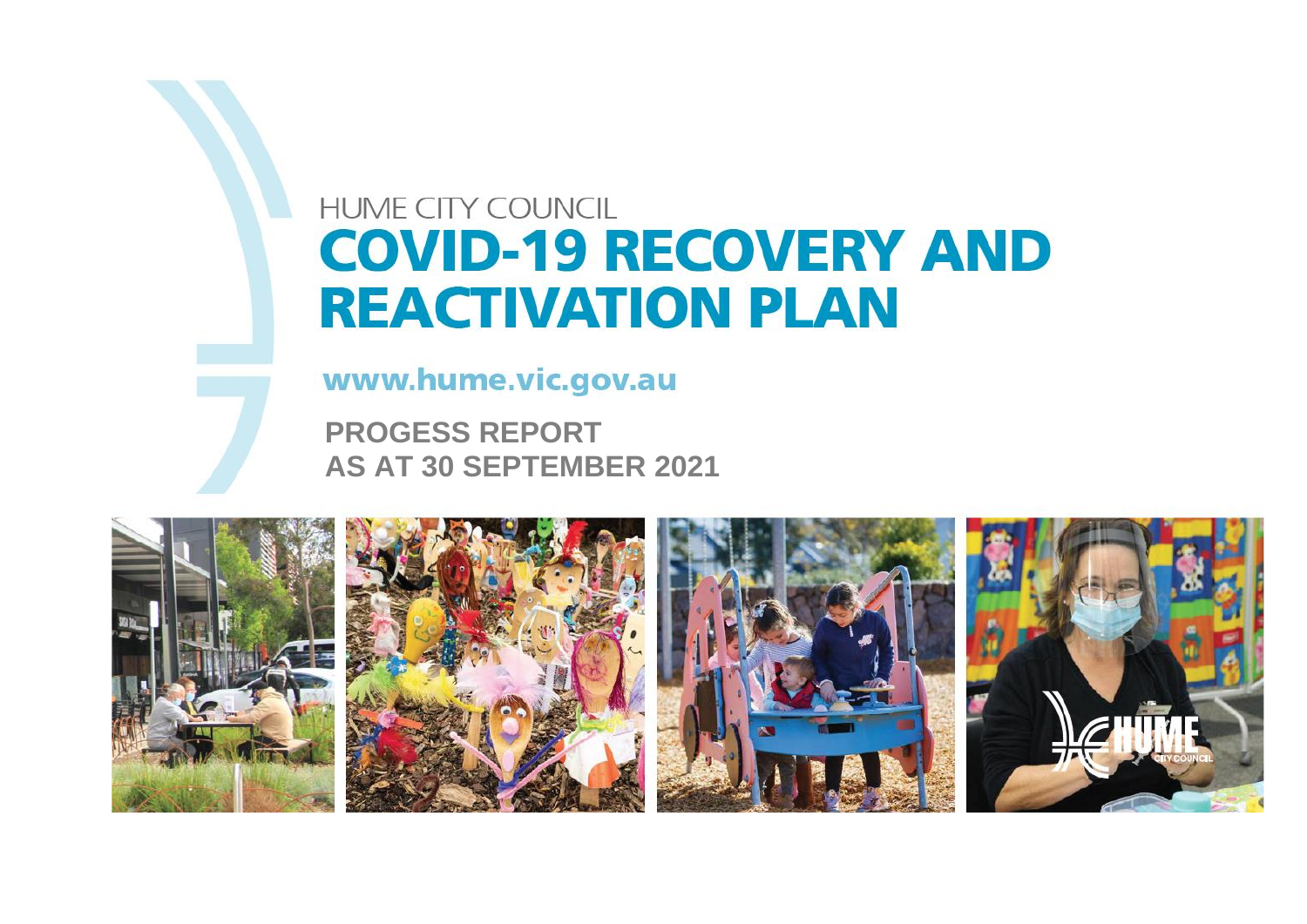#### **CONTENTS**

| A community that is<br>resilient, inclusive, and<br>thriving.                             | 1.2 Provide opportunities, and support business growth to create accessible local jobs for our diverse community<br>1.3 Promote a healthy, inclusive and respectful community that fosters community pride and safety.                                                                                                          |
|-------------------------------------------------------------------------------------------|---------------------------------------------------------------------------------------------------------------------------------------------------------------------------------------------------------------------------------------------------------------------------------------------------------------------------------|
| A city that cares about our<br>planet, is appealing and<br>connected.                     | 2.1 Facilitate appropriate urban development and enhancing natural environment, heritage, landscapes and rural places.<br>2.3 Design and maintain our City with accessible spaces and a strong sense of place.<br>2.4 Connect our City through efficient and effective walking, cycling and public transport and road networks. |
| A Council that inspires<br>leadership, is accountable<br>and puts the community<br>first. | 3.2 Deliver responsible and transparent governance, services and assets that respond to community needs.                                                                                                                                                                                                                        |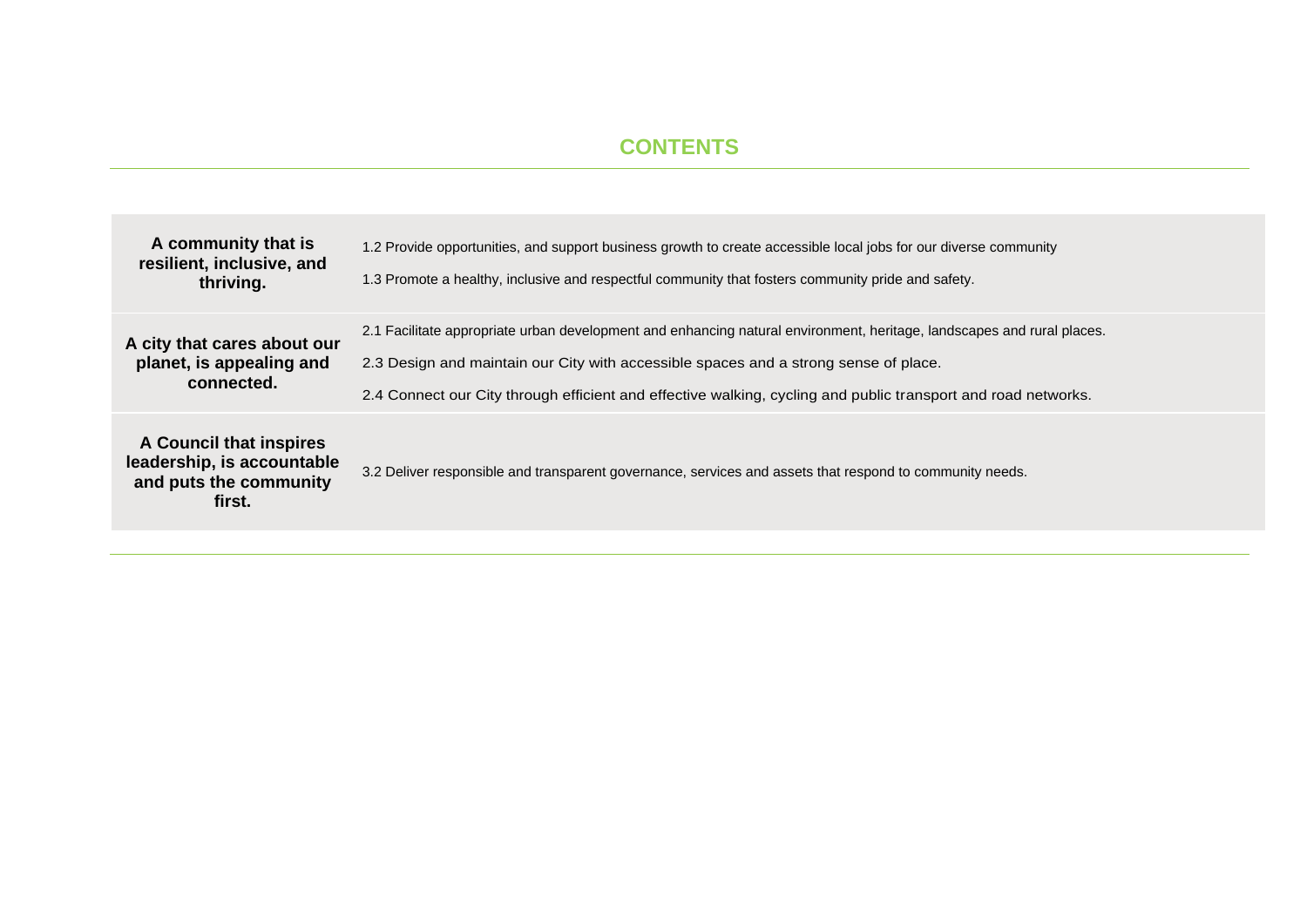#### **PROGRESS DESCRIPTIONS**

Progress is measured on the actions of the Council Plan as follows:

- 100% complete for the financial year and/or a report adopted by Council – **Completed.**
- 75% complete and/or a draft report has been presented to the Executive Management Team (EMT) for consideration - **Significant Progress**.
- 50% complete **Good Progress.**
- 25% complete **Some Progress**.
- 0% complete **Not yet started**.
- The action has been delayed due to unforeseen circumstances. Reasons why the action has been delayed will be provided – **Deferred.**

The progress indicators displayed are based on the status as follows:

- **On Track** –Action is proceeding to plan.
- **Monitor** Action requires attention to ensure it is completed.
- At Risk Action is at risk of not being completed.
- □ Deferred Action has been delayed due to unforeseen circumstances.



#### **Summary of Progress – 8 February to 30 September 2021**

#### **Councils Role**

The role Council has in contributing to the community expectations (strategies) can be defined as one or more of the following:

- **Statutory Authority**  Council has a legislated responsibility under Victorian law to ensure compliance and delivery of services related to these community expectations.
- **EXECT:** Service Provider Council is a leading provider of services which support these community expectations. Responsibility for providing these services is often shared between Council and other government agencies, non-for-profit organisations and commercial businesses.
- **Facilitator** Council facilitates, partners and plans with other service providers to achieve these community expectations.
- **Advocate** Council's primary role is to advocate on behalf of (and represent) the community to other levels of government, service providers and business organisations around these community expectations.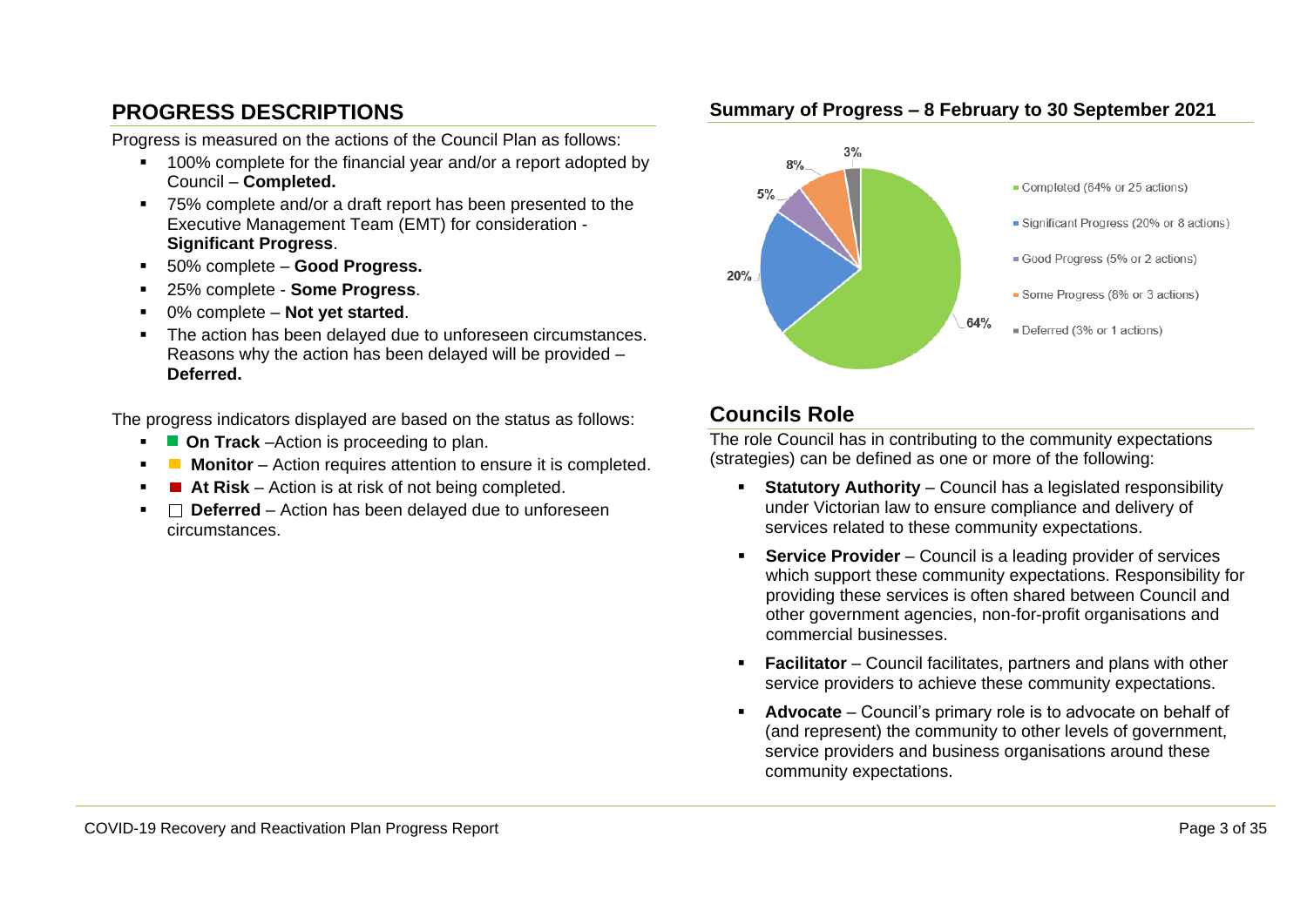### **A COMMUNITY THAT IS RESILIENT, INCLUSIVE AND THRIVING**

Strategic Objective 1.2: Provide opportunities, and support business growth to create accessible local jobs for our diverse community.

| <b>Action</b>                                                                                                                                                                            | <b>Division</b>             | <b>Progress this Quarter</b>          | <b>Description of Progress since February 2021</b>                                                                                                                                                                                                                                                                                                                        |
|------------------------------------------------------------------------------------------------------------------------------------------------------------------------------------------|-----------------------------|---------------------------------------|---------------------------------------------------------------------------------------------------------------------------------------------------------------------------------------------------------------------------------------------------------------------------------------------------------------------------------------------------------------------------|
| Develop a Hume COVID-19 Economic<br>Recovery Plan for 2021, in consultation with<br>local business, industry groups, education<br>providers and residents.<br><b>Progress Indicator:</b> | Planning and<br>Development | This action was completed in 2020/21. | The COVID-19 Economic Recovery Action Plan was<br>developed in consultation with key stakeholders,<br>including government, local businesses, industry<br>groups, education providers and residents. It was<br>presented to Council on 1 February 2021. The plan<br>aims to support the Hume business community and<br>unemployed residents navigate the initial recovery |
| 100%<br>Completed                                                                                                                                                                        |                             |                                       | period.<br>The plan is based on three areas, which include:<br>Targeted Investment Attraction - The focus will be<br>on manufacturing, the circular economy and<br>professional services/white collar.<br>Targeted Support to existing business - With an<br>initial focus on online services and the Visitor<br>Economy (hospitality).                                   |
|                                                                                                                                                                                          |                             |                                       | Targeted labour market support for unemployed<br>3.<br>residents and local businesses - Enhanced<br>jobseeker support and an expanded role for the<br>Hume Multiversity to improve residents' level of job<br>skills and qualifications.                                                                                                                                  |

The progress indicator displayed above is based on the status as follows: On Track Monitor At Risk Deferred

COVID-19 Recovery and Reactivation Plan Progress Report **Page 4 of 35** and 200 km and 200 km and 200 km and 200 km and 200 km and 200 km and 200 km and 200 km and 200 km and 200 km and 200 km and 200 km and 200 km and 200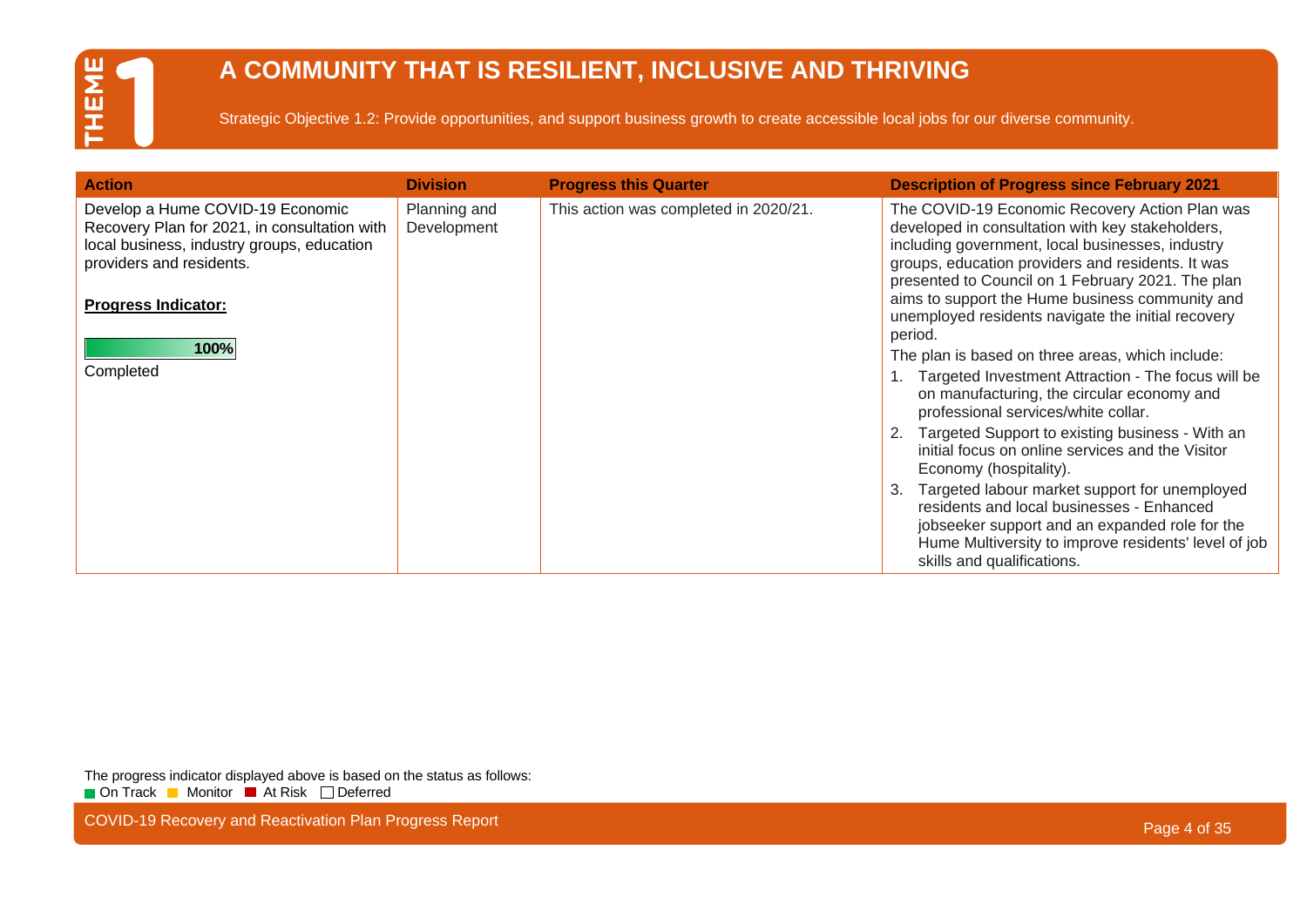### **A COMMUNITY THAT IS RESILIENT, INCLUSIVE AND THRIVING**

Strategic Objective 1.2: Provide opportunities, and support business growth to create accessible local jobs for our diverse community.

| <b>Action</b>                                                                                                                                                                                                                                                                                                          | <b>Division</b>             | <b>Progress this Quarter</b>                                                                                                                                                                                                                                                                                                                                                                                                                                                                                                                                                                                                                                                                                                                                                                                                                                                                                                                                                                                                                                                                                                                                                                                                                                                                                                                                                                                                                                                                                                                                                                            | <b>Description of Progress since February 2021</b>                                                                                                                                                                                                                                                                                                                                                                                                                                                                                                                                                                                                                                                                                                                                                                                                                                                                                                     |
|------------------------------------------------------------------------------------------------------------------------------------------------------------------------------------------------------------------------------------------------------------------------------------------------------------------------|-----------------------------|---------------------------------------------------------------------------------------------------------------------------------------------------------------------------------------------------------------------------------------------------------------------------------------------------------------------------------------------------------------------------------------------------------------------------------------------------------------------------------------------------------------------------------------------------------------------------------------------------------------------------------------------------------------------------------------------------------------------------------------------------------------------------------------------------------------------------------------------------------------------------------------------------------------------------------------------------------------------------------------------------------------------------------------------------------------------------------------------------------------------------------------------------------------------------------------------------------------------------------------------------------------------------------------------------------------------------------------------------------------------------------------------------------------------------------------------------------------------------------------------------------------------------------------------------------------------------------------------------------|--------------------------------------------------------------------------------------------------------------------------------------------------------------------------------------------------------------------------------------------------------------------------------------------------------------------------------------------------------------------------------------------------------------------------------------------------------------------------------------------------------------------------------------------------------------------------------------------------------------------------------------------------------------------------------------------------------------------------------------------------------------------------------------------------------------------------------------------------------------------------------------------------------------------------------------------------------|
| Council economic stimulus package<br>Round 2 including:<br><b>Business Grants Program</b><br><b>Multiversity Resident Scholarships</b><br>for tertiary study<br>Recognition of overseas qualified<br>professionals<br><b>Business Employment Grants</b><br>program.<br><b>Progress Indicator:</b><br>100%<br>Completed | Planning and<br>Development | The course component of the Hume Overseas Qualified<br>Professionals Program delivered by Melbourne<br>Polytechnic was finalised at the end of July 2021.<br>Seven students have secured placement to date, one of<br>which is at Hume City Council. There are four students<br>yet to secure a placement and continue to be<br>supported.<br>The Permanent Residents Employment Program was<br>successfully delivered by La Trobe University and the<br>course content was completed in September. A total of<br>21 Hume residents with overseas engineering<br>experience are participating in the program.<br>Development of a Hume Multiversity Scholarship<br>٠<br>Program has been advanced. It is anticipated that 70 -<br>80 scholarships will be provided for Hume residents<br>entering Tertiary Education at a Certificate III and<br>above for the first time. A total of 30 scholarships were<br>allocated in Quarter One with Victoria University and La<br>Trobe University disbursing their allocation to Hume<br>residents.<br>Planning is well progressed for the Hume Business<br>Employment Grants Program. The grants will<br>encourage Hume businesses to employ residents. The<br>Grants will be launched in Quarter Two 2021/22. It is<br>anticipated 100 sustainable employment outcomes will<br>be achieved as a result of this program by June 2022.<br>2021 Hume City Small Business Grants Program was<br>$\blacksquare$<br>launched in June 2021 and will provide a funds pool of<br>\$500,000 with a maximum of \$20,000 per business.<br>Applications are now underway. | Actions of the Council economic stimulus<br>package Round 2 have included:<br>The course component of the Hume<br>$\blacksquare$<br>Overseas Qualified Professionals Program<br>was completed.<br>The Permanent Residents Employment<br>Program was successfully delivered and<br>the course content was completed.<br>$\mathbf{r}$<br>Development of a Hume Multiversity<br>Scholarship Program has been advanced.<br>Planning is well progressed for the Hume<br>Business Employment Grants Program.<br>The grants will encourage Hume<br>businesses to employ residents. It is<br>anticipated 100 sustainable employment<br>outcomes will be achieved as a result of<br>this program by June 2022.<br><b>Business Employment Grants will be</b><br>launched in the second quarter of 2021/22.<br>2021 Hume City Small Business Grants<br>٠<br>Program was launched in June 2021. This<br>is an annual program and applications are<br>now underway. |

The progress indicator displayed above is based on the status as follows:

On Track Monitor At Risk Deferred

COVID-19 Recovery and Reactivation Plan Progress Report **Page 1966** Covid-19 and 2001 COVID-19 Recovery and Reactivation Plan Progress Report Page 5 of 35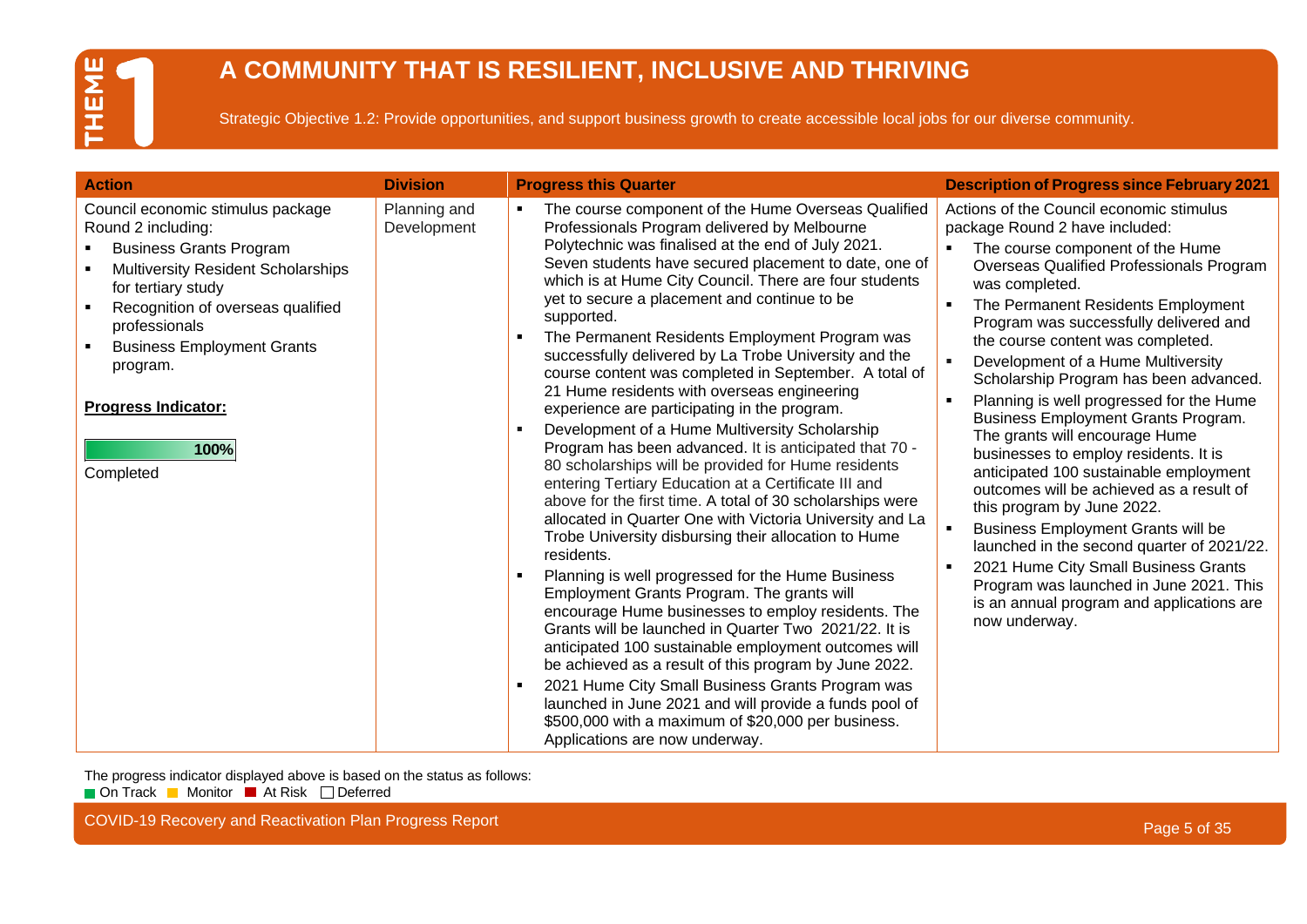### **A COMMUNITY THAT IS RESILIENT, INCLUSIVE AND THRIVING**

Strategic Objective 1.2: Provide opportunities, and support business growth to create accessible local jobs for our diverse community.

| <b>Action</b>                                                                                                                                                                                                                                  | <b>Division</b>             | <b>Progress this Quarter</b>                                                                                                                                                                                                                                                                                                                                                                                                                                                                                                                                                                                                                                                                                                                                                                                                                                                                                                                                                                                                                                                                                                                                                                    | <b>Description of Progress since February 2021</b>                                                                                                                                                                                                                                                                                                                                                                                                                                                                                                                                                                                                                                                                                                                                                                                                                                                                                                                                                                            |
|------------------------------------------------------------------------------------------------------------------------------------------------------------------------------------------------------------------------------------------------|-----------------------------|-------------------------------------------------------------------------------------------------------------------------------------------------------------------------------------------------------------------------------------------------------------------------------------------------------------------------------------------------------------------------------------------------------------------------------------------------------------------------------------------------------------------------------------------------------------------------------------------------------------------------------------------------------------------------------------------------------------------------------------------------------------------------------------------------------------------------------------------------------------------------------------------------------------------------------------------------------------------------------------------------------------------------------------------------------------------------------------------------------------------------------------------------------------------------------------------------|-------------------------------------------------------------------------------------------------------------------------------------------------------------------------------------------------------------------------------------------------------------------------------------------------------------------------------------------------------------------------------------------------------------------------------------------------------------------------------------------------------------------------------------------------------------------------------------------------------------------------------------------------------------------------------------------------------------------------------------------------------------------------------------------------------------------------------------------------------------------------------------------------------------------------------------------------------------------------------------------------------------------------------|
| Further enhance jobseeker support via:<br>Virtual/actual job fair.<br>Further support development of<br>resident's skills and qualifications<br>through growth in Multiversity<br>Programs.<br><b>Progress Indicator:</b><br>100%<br>Completed | Planning and<br>Development | A total of nine online Jobseeker support<br>$\blacksquare$<br>workshops were delivered by Council in July<br>to September 2021.<br>The Passport to Work Program commenced<br>in August 2021. In addition, Council has<br>entered into a three-year funding agreement<br>with the State Government until 30 June 2023<br>for the next phase of Hume Community<br>Revitalisation Project renamed as<br>Strengthening Pathways to Economic<br>Participation.<br>Multiversity activity during the quarter<br>included:<br>Planning for the delivery of a Career<br>$\circ$<br>Clinics delivered by Deakin CREATE<br>which will benefit highly skilled Hume<br>refugees and asylum seekers with<br>support to secure professional<br>employment in Australia. This program<br>will commence in October.<br>The Hume Pathways Festival was<br>$\circ$<br>delivered online in the week between<br>August 30 and September 1 which<br>comprised of 11 online workshops<br>presented to 107 participants.<br>Council worked with Victoria University to<br>$\circ$<br>develop a program that was accessible<br>for Diploma qualified residents and<br>existing Hume Early Childhood Centre<br>employees. | Jobseeker support has been enhanced through weekly<br>online job search workshops and employer led<br>information sessions. A total of 27 workshops were<br>delivered by Council between February and<br>September 2021 with an average attendance of 10<br>residents. Eight information sessions were also<br>delivered to inform residents on Council and external<br>employer recruitment needs.<br>The State Government funded Hume Community<br>Revitalisation Project was extended to 30 June 2023<br>and renamed as Strengthening Pathways to Economic<br>Participation. This will involve co-design and the<br>implementation of the project.<br>There has also been a significant increase in<br>Multiversity activity including:<br>Planning and delivering projects with Victoria<br>University.<br>Planning for the delivery of programs with Deakin<br>CREATE.<br>Planning is well advanced for a Careers Pathways<br>Expo at the Hume Global Learning Centre (HGLC)<br>Sunbury involving Multiversity partners. |

The progress indicator displayed above is based on the status as follows:

On Track Monitor At Risk Deferred

COVID-19 Recovery and Reactivation Plan Progress Report **Page 6 of 35** and 200 km and 200 km and 200 km and 200 km and 200 km and 200 km and 200 km and 200 km and 200 km and 200 km and 200 km and 200 km and 200 km and 200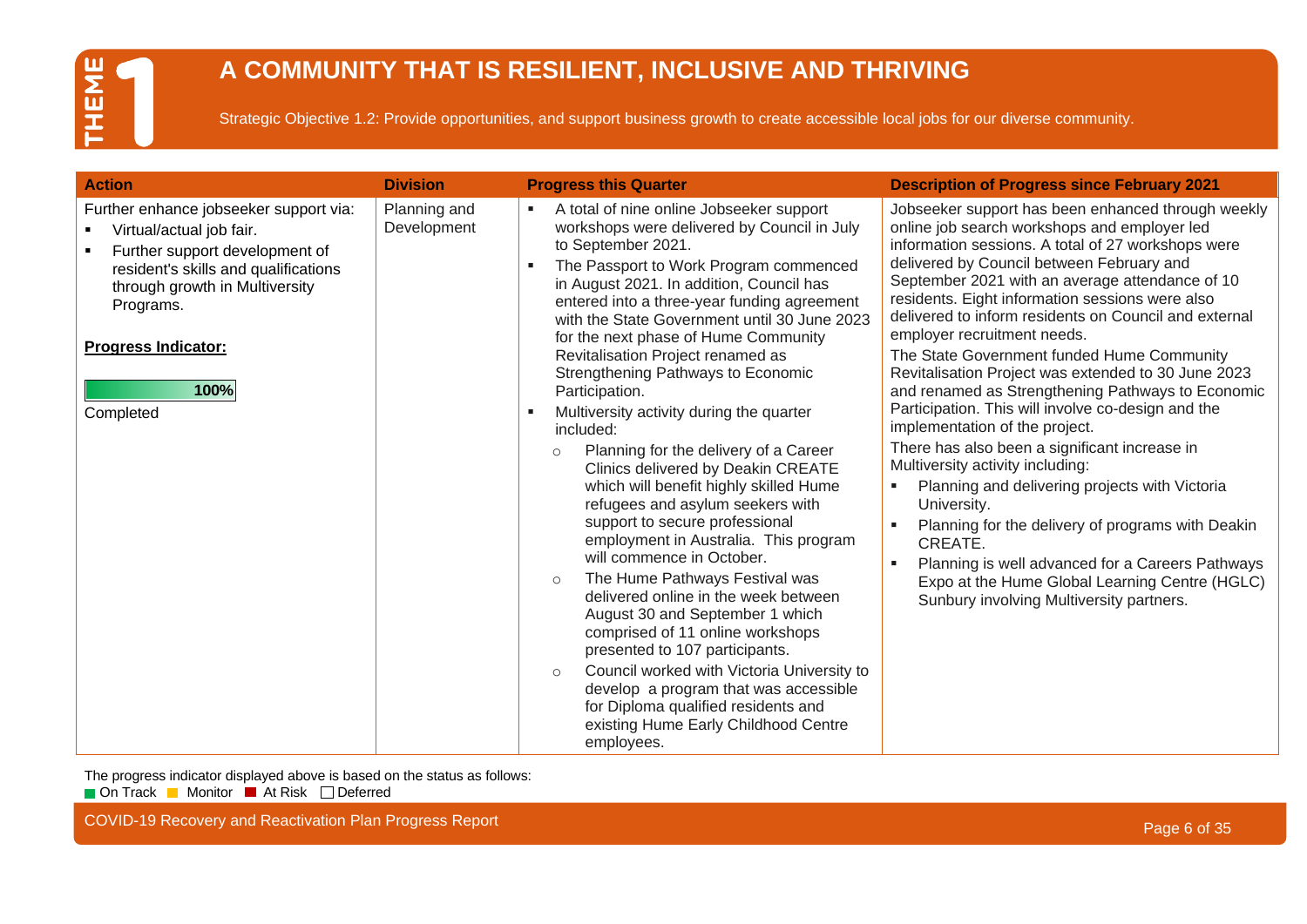### **A COMMUNITY THAT IS RESILIENT, INCLUSIVE AND THRIVING**

Strategic Objective 1.2: Provide opportunities, and support business growth to create accessible local jobs for our diverse community.

| <b>Action</b>                                                                                                                                                                                                                                                                                                                                                                            | <b>Division</b>             | <b>Progress this Quarter</b>                                                                                                                                                                                                                                                                                                                                                                                                                                                                                                                                                                                                                                                                                                                                                                                                                                                                                                                                                                               | <b>Description of Progress since February 2021</b>                                                                                                                                                                                                                                                                                                                                                                                                                                                                                                                                                                                                                                                                                                                                                                                                                                                                                                                                                                                                 |
|------------------------------------------------------------------------------------------------------------------------------------------------------------------------------------------------------------------------------------------------------------------------------------------------------------------------------------------------------------------------------------------|-----------------------------|------------------------------------------------------------------------------------------------------------------------------------------------------------------------------------------------------------------------------------------------------------------------------------------------------------------------------------------------------------------------------------------------------------------------------------------------------------------------------------------------------------------------------------------------------------------------------------------------------------------------------------------------------------------------------------------------------------------------------------------------------------------------------------------------------------------------------------------------------------------------------------------------------------------------------------------------------------------------------------------------------------|----------------------------------------------------------------------------------------------------------------------------------------------------------------------------------------------------------------------------------------------------------------------------------------------------------------------------------------------------------------------------------------------------------------------------------------------------------------------------------------------------------------------------------------------------------------------------------------------------------------------------------------------------------------------------------------------------------------------------------------------------------------------------------------------------------------------------------------------------------------------------------------------------------------------------------------------------------------------------------------------------------------------------------------------------|
| Attract new business investment in Hume<br>through:<br>Active stakeholder engagement and<br>close management of new business<br>enquiries.<br>Investment Attraction prospectus.<br>Delivery of cutting edge online "virtual"<br>investment attraction room to aid new<br>business investment enquiries.<br>LinkedIn video promotions.<br><b>Progress Indicator:</b><br>100%<br>Completed | Planning and<br>Development | Actions undertaken during the quarter<br>included:<br>Established relationships with two new<br>٠<br>commercial real estate agents, Savills<br>Australia and Fitzroys, in addition to<br>CBRE, Colliers International, Knight Frank<br>and Rutherfords Real Estate Agents.<br>Since 7 May 2021, the Investment<br>٠<br>Attraction Virtual Room has been viewed<br>409 times. The Investment Prospectus has<br>been updated and available in the<br><b>Investment Attraction Virtual Room. The</b><br>updated version includes new upcoming<br>opportunities, including Pipeworks<br><b>Business Park and Cade Park Business</b><br>Park.<br>The Investment attraction LinkedIn media<br>campaign continued. Four videos have<br>been featured including We are Open for<br>Business, Picnic Dairy Foods, Concept<br>Caravans and Highlights video. Concept<br>Caravans and We are Open for Business<br>videos both were successful and received<br>30,217 and 23,431 views and impressions<br>respectively | Actions undertaken to attract new investment in<br>Hume have included:<br>Regular engagement with key stakeholders.<br>Facilitating and supporting pre-application<br>٠<br>meetings and business enquiries as well as<br>attending financial incentive meetings.<br>Established relationships with two new<br>commercial real estate agents.<br>The Investment Attraction Virtual Room has<br>٠.<br>been enhanced by adding in a slide show<br>function for the Investment Prospectus. The<br>virtual room includes videos, information from<br>Council's Investment Prospectus and a Map<br>Room which allows the users to have a closer<br>look at the investment opportunities in the<br>municipality and surrounding areas. The users<br>can click on travel circles, drag the mouse<br>around to move around the room or click on a<br>screen to read information. It's now available on<br>Council's website<br>https://www.hume.vic.gov.au/Businesses/Invest<br>-in-Hume.<br>The Investment attraction LinkedIn media<br>campaign continued |

The progress indicator displayed above is based on the status as follows: On Track Monitor At Risk Deferred

COVID-19 Recovery and Reactivation Plan Progress Report **Page 7 of 35** and 200 km and 200 km and 200 km and 200 km and 200 km and 200 km and 200 km and 200 km and 200 km and 200 km and 200 km and 200 km and 200 km and 200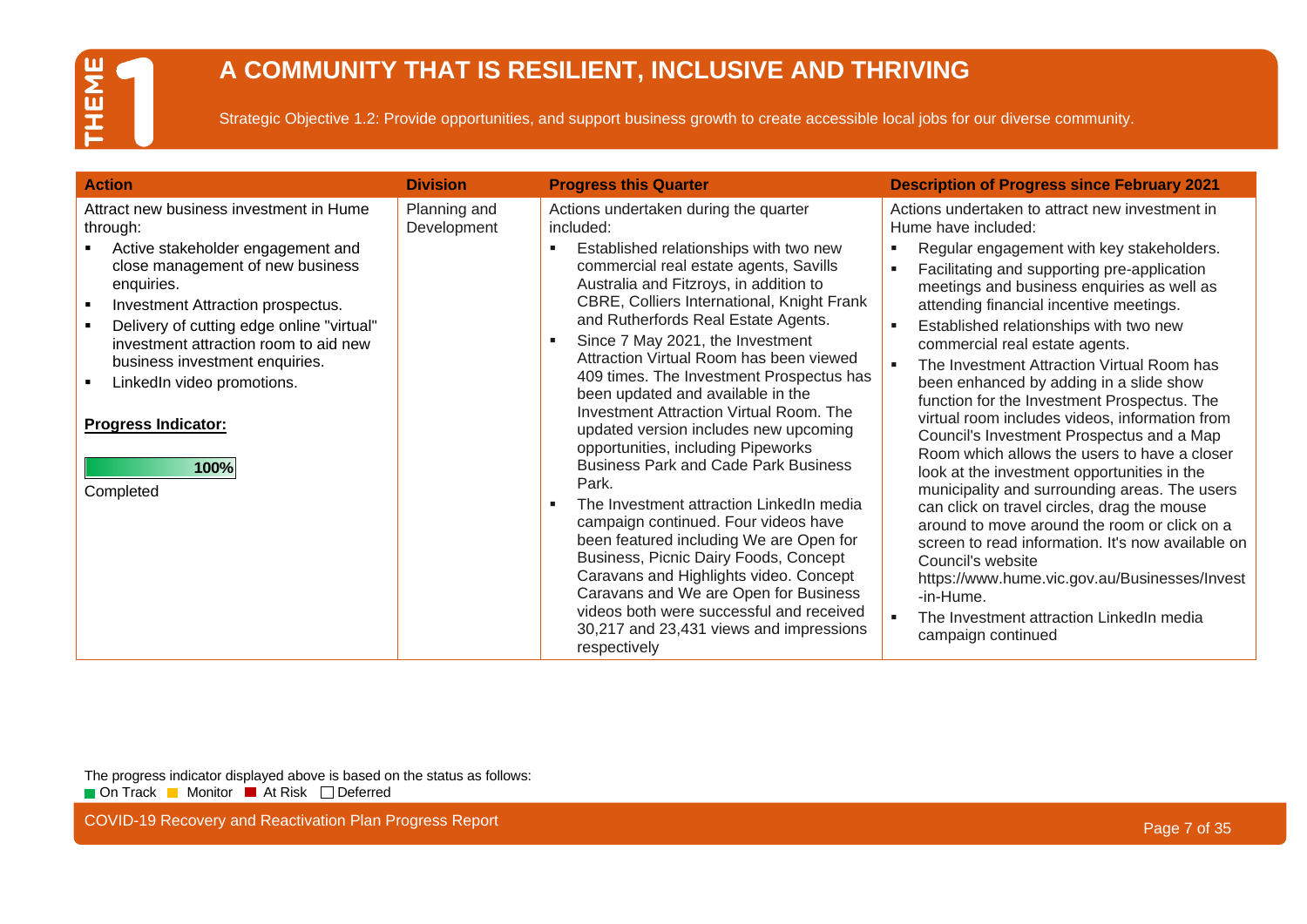### **A COMMUNITY THAT IS RESILIENT, INCLUSIVE AND THRIVING**

Strategic Objective 1.2: Provide opportunities, and support business growth to create accessible local jobs for our diverse community.

| <b>Action</b>                                                                                                                                                            | <b>Division</b>                                                                                              | <b>Progress this Quarter</b>                                                                                                                                                                                                                                                                                                                                                                                                                                                                                                                                          | <b>Description of Progress since February 2021</b>                                                                                                                                                                                                                                                                                                                                                                                                                                                                       |
|--------------------------------------------------------------------------------------------------------------------------------------------------------------------------|--------------------------------------------------------------------------------------------------------------|-----------------------------------------------------------------------------------------------------------------------------------------------------------------------------------------------------------------------------------------------------------------------------------------------------------------------------------------------------------------------------------------------------------------------------------------------------------------------------------------------------------------------------------------------------------------------|--------------------------------------------------------------------------------------------------------------------------------------------------------------------------------------------------------------------------------------------------------------------------------------------------------------------------------------------------------------------------------------------------------------------------------------------------------------------------------------------------------------------------|
| Continue to review and investigate<br>opportunities to increase procurement via<br>local businesses.<br><b>Progress Indicator:</b><br>75%<br><b>Significant Progress</b> | Corporate<br><b>Services</b><br>Sustainable<br>Infrastructure<br>and Services<br>Planning and<br>Development | The Hume City Council procurement function<br>has been actively collaborating with the Northern<br>Councils Alliance (NCA) procurement functions<br>to develop a procurement policy aligned to the<br>Local Government Act 2020, that includes<br>fundamental themes, procurement best<br>practices and NCA communalities and<br>standards.<br>The draft procurement policy has various<br>references to Local Business and proposes a<br>10% weighting. It also proposes that suppliers<br>with an address in Hume municipality receive<br>beneficial payment terms. | The following actions have been undertaken to<br>investigate opportunities to increase procurement<br>via local businesses:<br>Councils Procurement Policy is being reviewed<br>$\blacksquare$<br>and rewritten with an aim to feature enhanced<br>Local Procurement guidance.<br>Details of local business content is being<br>collected and considered in the tender and<br>quotation selection process.<br>Students living in Hume are given preference<br>$\mathbf{r}$<br>when applying for Council work experience. |

The progress indicator displayed above is based on the status as follows: On Track Monitor At Risk Deferred

COVID-19 Recovery and Reactivation Plan Progress Report **Page 8 of 35** and 200 km and 200 km and 200 km and 200 km and 200 km and 200 km and 200 km and 200 km and 200 km and 200 km and 200 km and 200 km and 200 km and 200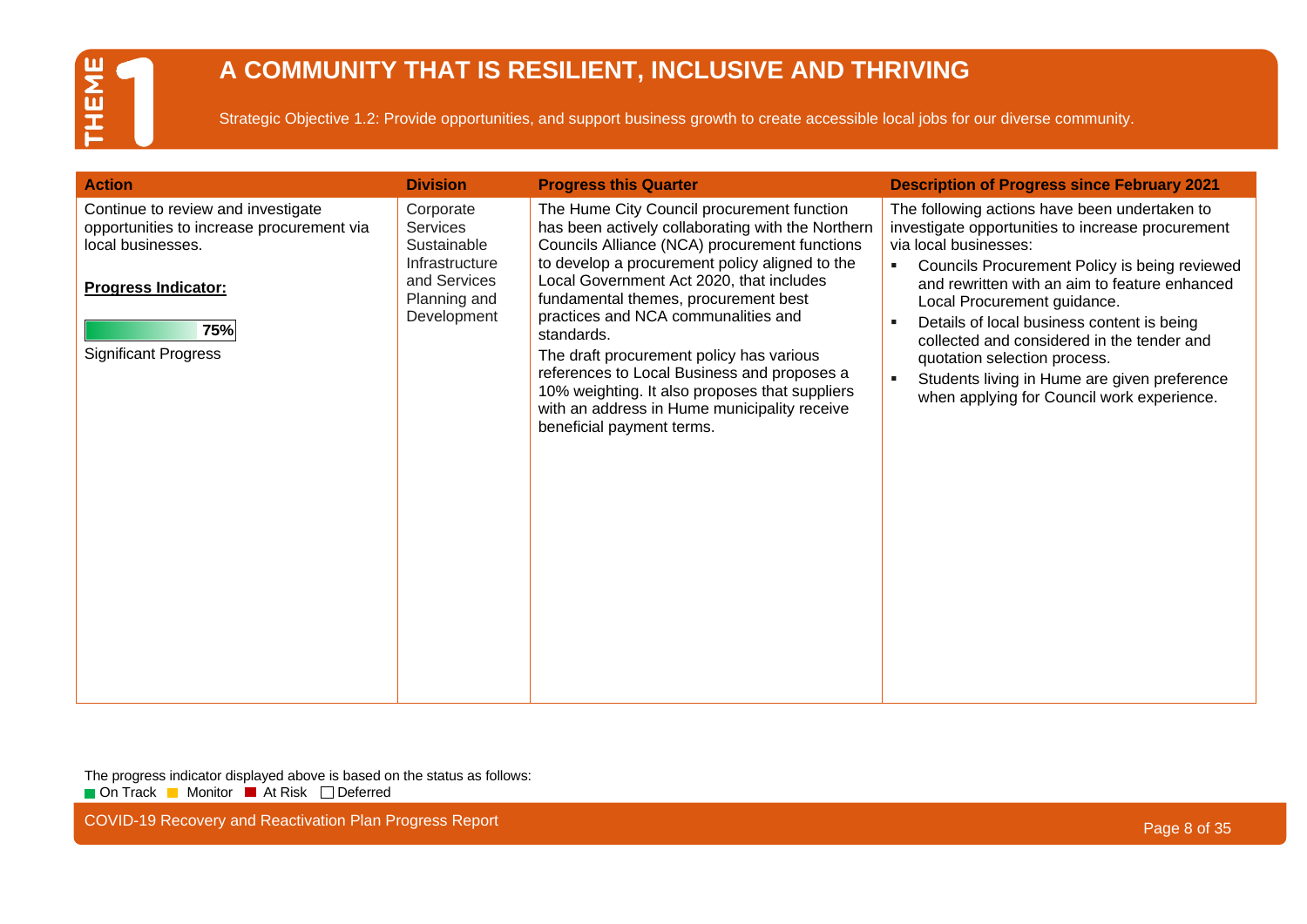### **A COMMUNITY THAT IS RESILIENT, INCLUSIVE AND THRIVING**

Strategic Objective 1.2: Provide opportunities, and support business growth to create accessible local jobs for our diverse community.

| <b>Action</b>                                                                                                                                                                                                   | <b>Division</b>             | <b>Progress this Quarter</b>                                                                                                                                                                                                                                                                                                                                                                                                                                                                                                                                                                                                                                                                                | <b>Description of Progress since February 2021</b>                                                                                                                                                                                                                                                                                                                                                                                                                                                                                                                                                                                                                                                                                                                                                                                                                                                 |
|-----------------------------------------------------------------------------------------------------------------------------------------------------------------------------------------------------------------|-----------------------------|-------------------------------------------------------------------------------------------------------------------------------------------------------------------------------------------------------------------------------------------------------------------------------------------------------------------------------------------------------------------------------------------------------------------------------------------------------------------------------------------------------------------------------------------------------------------------------------------------------------------------------------------------------------------------------------------------------------|----------------------------------------------------------------------------------------------------------------------------------------------------------------------------------------------------------------------------------------------------------------------------------------------------------------------------------------------------------------------------------------------------------------------------------------------------------------------------------------------------------------------------------------------------------------------------------------------------------------------------------------------------------------------------------------------------------------------------------------------------------------------------------------------------------------------------------------------------------------------------------------------------|
| Supporting business start-up, fostering<br>entrepreneurship through:<br>StartNorth, Hume Multiversity<br>Accelerator Programs, entrepreneurship<br>programs.<br><b>Progress Indicator:</b><br>100%<br>Completed | Planning and<br>Development | StartNorth Accelerator program started in<br>$\bullet$<br>July with 15 accepted ventures supported by<br>yGap who are delivering the program.<br>Thirteen ventures made it through<br>acceleration and are now going through a<br>series of six masterclasses and focused<br>mentoring. The program is going to be<br>finished by the end of October and reporting<br>delivered by the end of November.<br>StartNorth has conducted the second in a<br>series of three webinars for both members<br>and local residents to attend. The subject is<br>Driving Customer Loyalty and covers<br>business operations, strategy, vision,<br>customer experience, and Marketing for up<br>to an hour each session. | In May, StartNorth successfully delivered The<br>$\bullet$<br>Innovation Festival, with 149 people in<br>attendance on the day. This festival was<br>initiated to prompt registrations to the<br>Accelerator Program.<br>The Start Now Pre-accelerator program<br>completed on time with 61 applicants from<br>Hume. Thirty accepted into the program and six<br>fully completed the program. Lessons are being<br>learnt to allow more into the program next time<br>due to the low final completion number. The<br>next program will start in February 2022.<br>StartNorth now has 53 members.<br>$\bullet$<br>Eighteen additional and sustained new jobs<br>have been created by members with 14 of<br>these also working at StartNorth and four<br>working remotely.<br>Planning is well advanced for a three-month<br>Accelerator program to be delivered for 15<br>Hume Startups in 2021/22. |

The progress indicator displayed above is based on the status as follows: On Track Monitor At Risk Deferred

COVID-19 Recovery and Reactivation Plan Progress Report **Page 19th Covid-2012** COVID-19 Recovery and Reactivation Plan Progress Report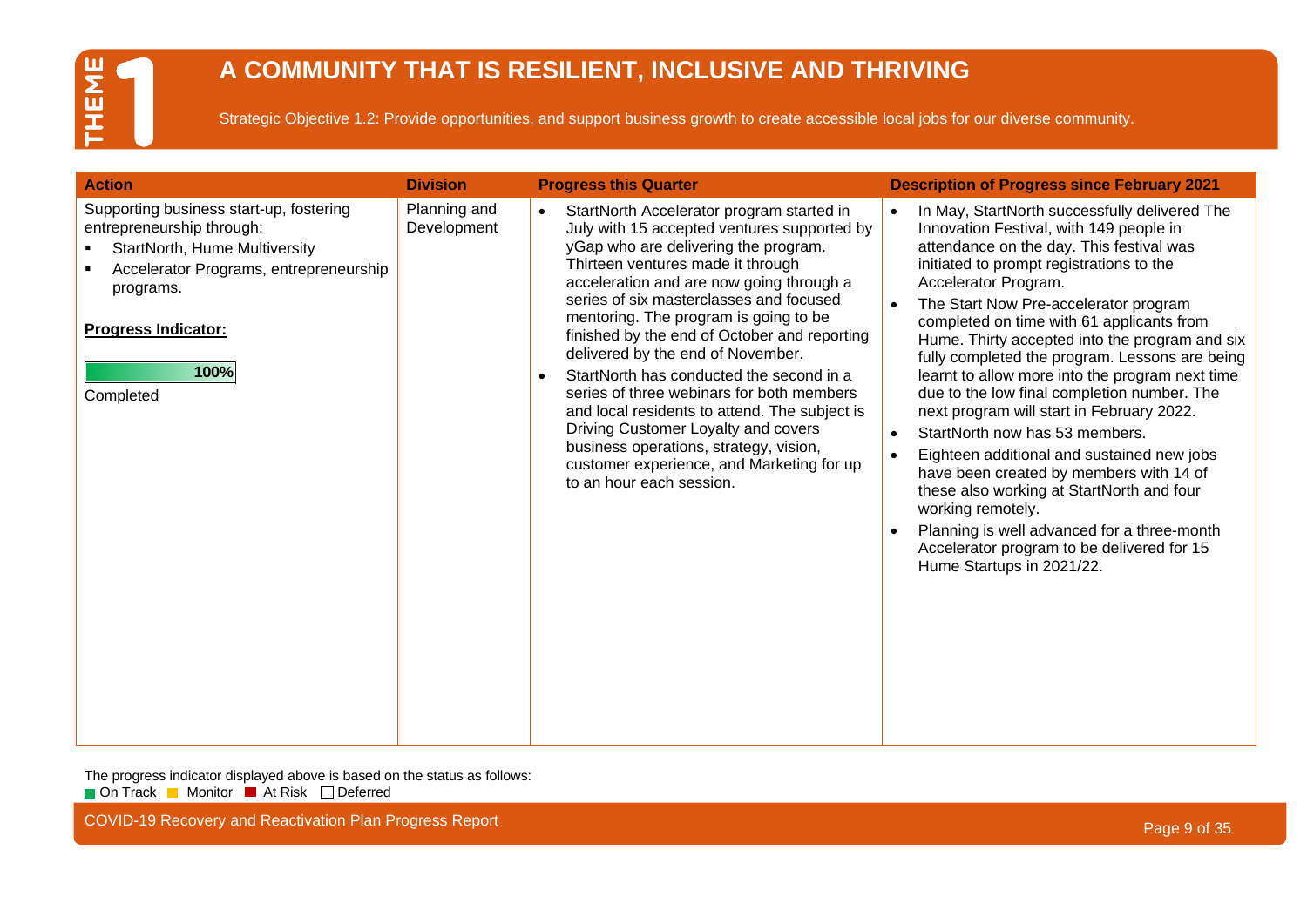### **A COMMUNITY THAT IS RESILIENT, INCLUSIVE AND THRIVING**

Strategic Objective 1.2: Provide opportunities, and support business growth to create accessible local jobs for our diverse community.

| <b>Action</b>                                                                                                                                                                                                                                                                                     | <b>Division</b>             | <b>Progress this Quarter</b>                                                                                                                                                                                                                                                                                                                                                                                                                                                                                                                                                                                                                                                                                                                                                                                                                                                                                                                                                                                                                                                                                                                                                                                | <b>Description of Progress since February 2021</b>                                                                                                                                                                                                                                                                                                                                                                                                                                                                                                                                                                                                                                                                                                                                                                                                                                                                                                                                                                                                                                                                                                                |
|---------------------------------------------------------------------------------------------------------------------------------------------------------------------------------------------------------------------------------------------------------------------------------------------------|-----------------------------|-------------------------------------------------------------------------------------------------------------------------------------------------------------------------------------------------------------------------------------------------------------------------------------------------------------------------------------------------------------------------------------------------------------------------------------------------------------------------------------------------------------------------------------------------------------------------------------------------------------------------------------------------------------------------------------------------------------------------------------------------------------------------------------------------------------------------------------------------------------------------------------------------------------------------------------------------------------------------------------------------------------------------------------------------------------------------------------------------------------------------------------------------------------------------------------------------------------|-------------------------------------------------------------------------------------------------------------------------------------------------------------------------------------------------------------------------------------------------------------------------------------------------------------------------------------------------------------------------------------------------------------------------------------------------------------------------------------------------------------------------------------------------------------------------------------------------------------------------------------------------------------------------------------------------------------------------------------------------------------------------------------------------------------------------------------------------------------------------------------------------------------------------------------------------------------------------------------------------------------------------------------------------------------------------------------------------------------------------------------------------------------------|
| <b>Action</b>                                                                                                                                                                                                                                                                                     | <b>Division</b>             | <b>Progress this Quarter</b>                                                                                                                                                                                                                                                                                                                                                                                                                                                                                                                                                                                                                                                                                                                                                                                                                                                                                                                                                                                                                                                                                                                                                                                | <b>Description of Progress since February 2021</b>                                                                                                                                                                                                                                                                                                                                                                                                                                                                                                                                                                                                                                                                                                                                                                                                                                                                                                                                                                                                                                                                                                                |
| Promote local and regional visitation,<br>activation to support hospitality and<br>accommodation recovery/growth<br>@discoverhume call to action online<br>Increased use of digital media partners<br>п.<br>Participate in regional campaigns.<br><b>Progress Indicator:</b><br>100%<br>Completed | Planning and<br>Development | The @discoverhume Instagram page has<br>$\blacksquare$<br>over 3,100 followers, who are predominantly<br>women (76%).<br>Continued to promote the city as a<br>$\blacksquare$<br>destination including its key tourism<br>strengths including dining, outdoor activities,<br>attractions, wineries, nature etc and<br>encourage visitors and locals to visit and<br>spend in Hume.<br>A 'discover hume' print ad and editorial will<br>be featured in the State's official tourism<br>publication - Official Visitor's Guide (OVG)<br>In partnership with the Melbourne's North<br>$\blacksquare$<br>Group of Councils, NORTHLink and ad<br>agency Adz Collective, phase 2 of<br>a 'Northern' tourism digital marketing<br>campaign has been launched to bridge the<br>gap between state tourism marketing<br>initiatives and local LGA tourism marketing<br>efforts. The campaign is branded 'Visit<br>Melbourne's True North' focuses on<br>promoting the North as a destination to the<br>intrastate market. Phase 2 of the campaign<br>includes a<br>websitewww.visitmelbournesnorth.com.au<br>and various social media content. Results of<br>the campaign indicate a reach of over<br>200,000 people. | Actions to promote local and regional visitation,<br>activation to support hospitality and accommodation<br>recovery/growth have included:<br>The @discoverhume Instagram page continued<br>as the main call to action for Visitor Economy<br>related communications. The page delivered<br>over 2 million impressions with a 121%<br>increase and achieved over 4,500<br>engagements.<br>In partnership with Melbourne's North Group of<br>Councils, NORTHLink and Adz Collective, a<br>'Northern' tourism digital marketing campaign<br>has been launched to bridge the gap between<br>state tourism marketing initiatives and local<br>area tourism efforts.<br>A 'discover hume' print advertisement and<br>$\blacksquare$<br>editorial will be featured in the Official Visitor's<br>Guide (OVG) Winter edition.<br>In partnership with NORTHLink, contributed to<br>the regional submission of the Victorian<br>Parliamentary Economy and Infrastructure<br>Standing Committee Inquiry into the impact of<br>the COVID-19 pandemic on the tourism and<br>events sectors, as well as the Federal<br>Government's Reimagining the Visitor<br>Economy inquiry. |

The progress indicator displayed above is based on the status as follows: On Track Monitor At Risk Deferred

COVID-19 Recovery and Reactivation Plan Progress Report **Page 10 of 35** COVID-19 Recovery and Reactivation Plan Progress Report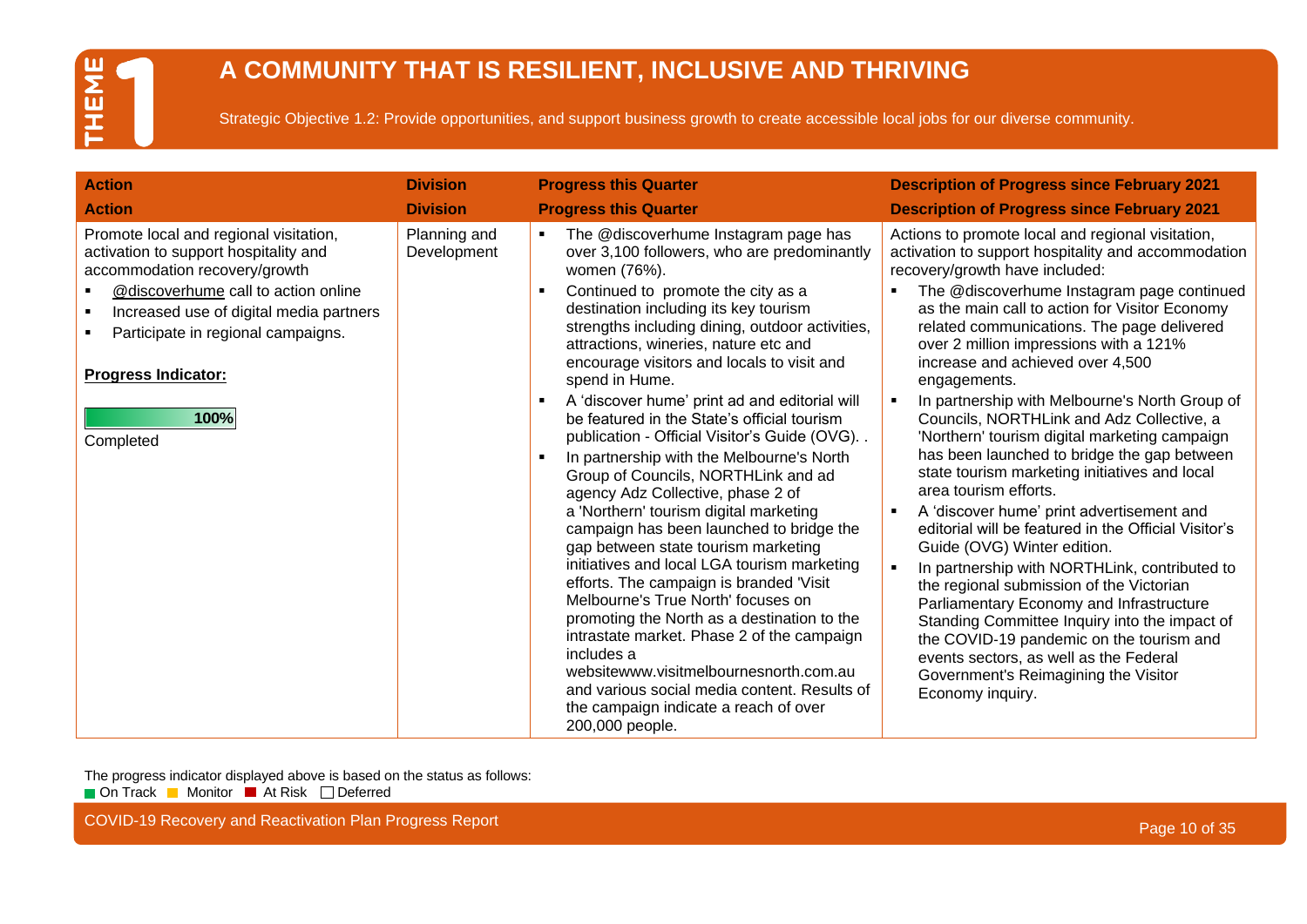### **A COMMUNITY THAT IS RESILIENT, INCLUSIVE AND THRIVING**

Strategic Objective 1.2: Provide opportunities, and support business growth to create accessible local jobs for our diverse community.

| <b>Action</b>                                                                                                                                         | <b>Division</b>              | <b>Progress this Quarter</b>                                                                                                                                                                                                                                                                                                                                                                                                                                                                                                                                                                                                                                                                                                                                                                                                                                                                                                                                                                                                                                                                                                                                                                      | <b>Description of Progress since February 2021</b>                                                                                                                                                                                                                                                                                                                                                                                                                                                              |
|-------------------------------------------------------------------------------------------------------------------------------------------------------|------------------------------|---------------------------------------------------------------------------------------------------------------------------------------------------------------------------------------------------------------------------------------------------------------------------------------------------------------------------------------------------------------------------------------------------------------------------------------------------------------------------------------------------------------------------------------------------------------------------------------------------------------------------------------------------------------------------------------------------------------------------------------------------------------------------------------------------------------------------------------------------------------------------------------------------------------------------------------------------------------------------------------------------------------------------------------------------------------------------------------------------------------------------------------------------------------------------------------------------|-----------------------------------------------------------------------------------------------------------------------------------------------------------------------------------------------------------------------------------------------------------------------------------------------------------------------------------------------------------------------------------------------------------------------------------------------------------------------------------------------------------------|
| Support volunteer organisations to adapt to<br>COVID-normal practices and re-engage<br>volunteers.<br><b>Progress Indicator:</b><br>100%<br>Completed | Community<br><b>Services</b> | The Re- energise, Re-activate, Re-connect<br>COVID training and support package was<br>delivered over a five-week period with online<br>and face to face workshops offered during April -<br>May 2021. The program was facilitated by<br>industry experts in their perspective fields.<br>Topics included:<br>Volunteer program management - two<br>sessions.<br>Digital adaption.<br>$\blacksquare$<br>Accidental Counsellor Human design<br>$\blacksquare$<br>thinking framework.<br>The training program was well received by<br>$\blacksquare$<br>participants from various organisations in<br>the areas of health, refugee settlement,<br>community development<br>and children's charity. An evaluation survey<br>prepared by Council was distributed to<br>participants. The summary report highlighted<br>that the training program received a net<br>promoter score of 28.6 which indicates that<br>participants had a good experience during<br>the training program. The feedback<br>reiterated the positive experience<br>participants had during the training and<br>stated that communications, managing and<br>engaging volunteers were key skills learned<br>during the program. | To support volunteer organisations, adapt to<br>COVID-normal practices and re-engage volunteers,<br>Hume Volunteer Gateway has developed a training<br>and support package 'Re-energise, Re-activate,<br>Re-Connect' for community organisations who<br>engage volunteers. The training and support<br>package combines toolkits with a suite of practical<br>units that aim to empower volunteering<br>organisations to manage recovery, strengthen<br>volunteering management skills and program<br>adaption. |

The progress indicator displayed above is based on the status as follows: On Track Monitor At Risk Deferred

COVID-19 Recovery and Reactivation Plan Progress Report **Page 11 of 35** COVID-19 Recovery and Reactivation Plan Progress Report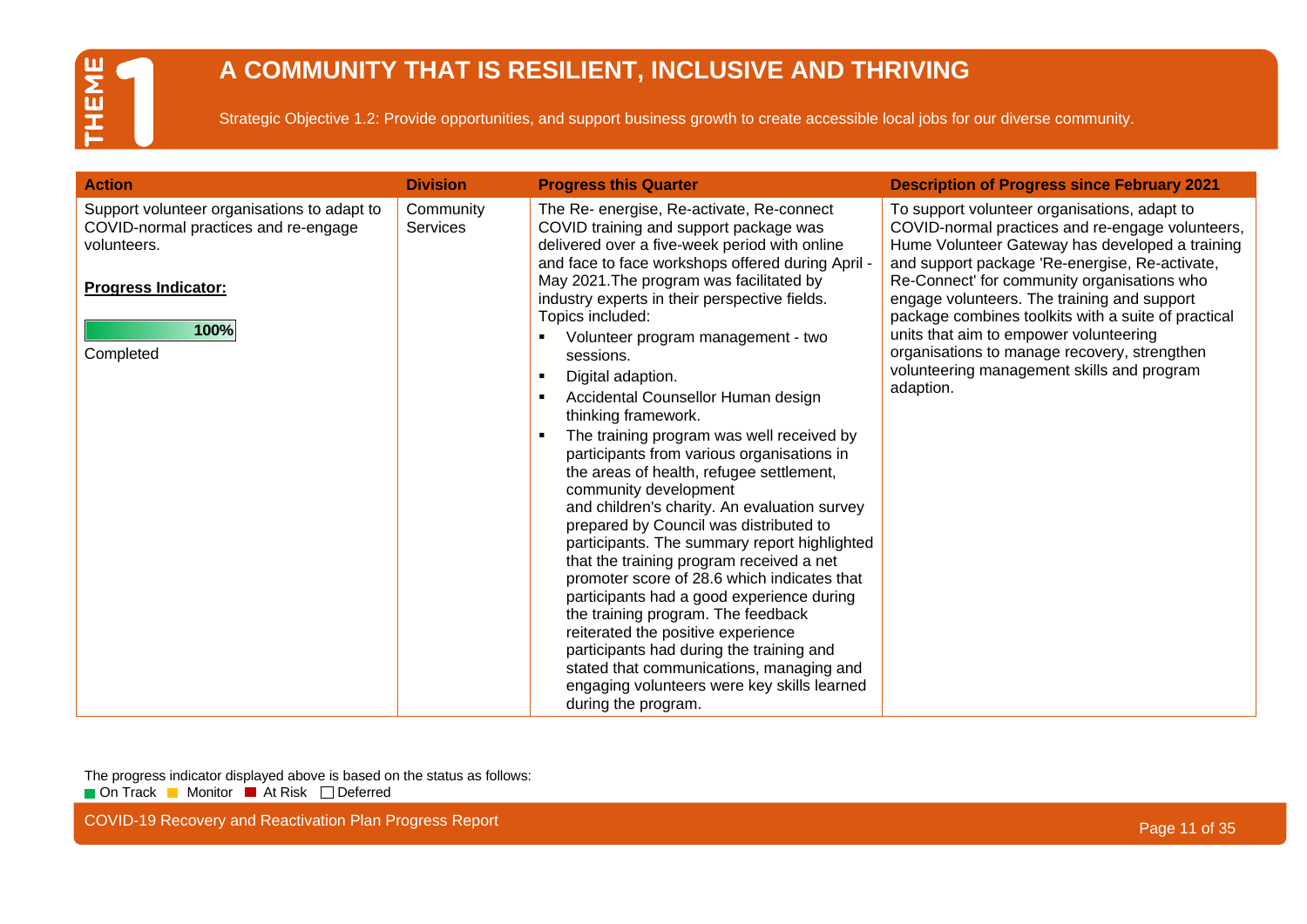### **A COMMUNITY THAT IS RESILIENT, INCLUSIVE AND THRIVING**

Strategic Objective 1.2: Provide opportunities, and support business growth to create accessible local jobs for our diverse community.

| <b>Action</b>                                                                                                                                                                                                                          | <b>Division</b>              | <b>Progress this Quarter</b>                                                                                                                                                                                                                                                                                                                                                                                                                     | <b>Description of Progress since February 2021</b>                                                                                                                                                                                                                                                                                                                                                                 |
|----------------------------------------------------------------------------------------------------------------------------------------------------------------------------------------------------------------------------------------|------------------------------|--------------------------------------------------------------------------------------------------------------------------------------------------------------------------------------------------------------------------------------------------------------------------------------------------------------------------------------------------------------------------------------------------------------------------------------------------|--------------------------------------------------------------------------------------------------------------------------------------------------------------------------------------------------------------------------------------------------------------------------------------------------------------------------------------------------------------------------------------------------------------------|
| Facilitate capacity building workshops to up-<br>skill community organisations to develop<br>COVID-Safe plans, supporting their ability to<br>safely re-establish.<br><b>Progress Indicator:</b><br>75%<br><b>Significant Progress</b> | Community<br><b>Services</b> | Hume Volunteer Gateway on Tuesday 8<br>June 2021 held a virtual webinar 'Volunteer<br>Safety Risk and Insurance' sessions<br>facilitated by Justice Connect, which included<br>discussions on health and safety, risk<br>management, volunteer insurance and child<br>safety requirements and provided resources<br>to help further develop in their organisation<br>COVID safe plans and safely re-engage with<br>the community post lock down. | A virtual webinar 'Volunteer Safety Risk and<br>Insurance' sessions facilitated by Justice Connect<br>was held on 8 June.<br>Approximately 20 organisation/community groups<br>participated in the workshop. Participants<br>represented a range of organisations such as<br>homeless shelter, youth and children<br>services, Neighbourhood Houses, Community Hubs,<br>community groups and local sporting clubs. |
|                                                                                                                                                                                                                                        |                              | Planning is underway to deliver workshops in<br>November / December 2021 to support<br>groups to develop COVID-Safe Plans and<br>facilitate their capacity to safely re-open.                                                                                                                                                                                                                                                                    |                                                                                                                                                                                                                                                                                                                                                                                                                    |

The progress indicator displayed above is based on the status as follows: On Track Monitor At Risk Deferred

COVID-19 Recovery and Reactivation Plan Progress Report **Page 12 of 35** COVID-19 Recovery and Reactivation Plan Progress Report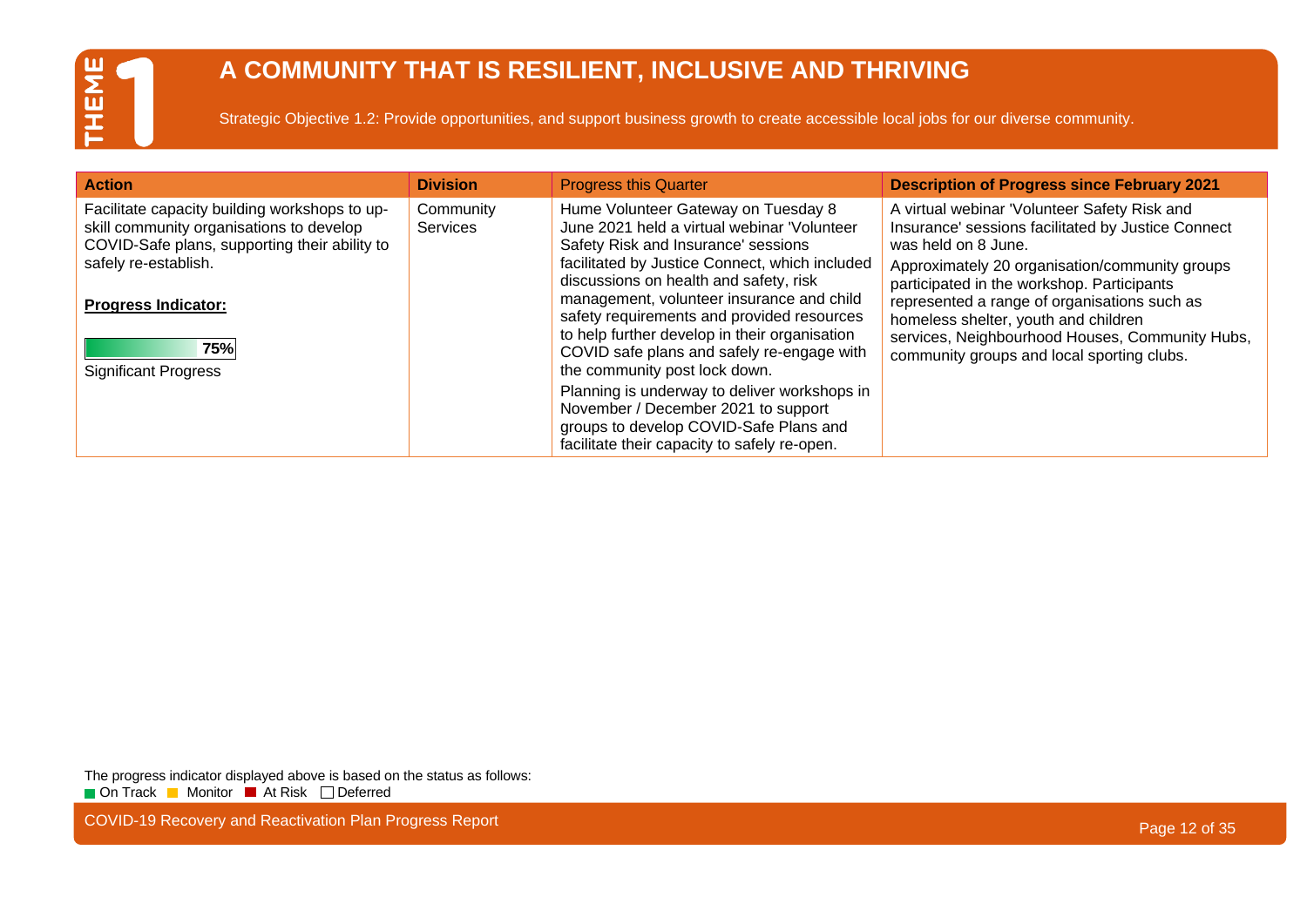### **A COMMUNITY THAT IS RESILIENT, INCLUSIVE AND THRIVING**

Strategic Objective 1.2: Provide opportunities, and support business growth to create accessible local jobs for our diverse community.

| <b>Action</b>                                                                                                                                                                 | <b>Division</b>                                                                                         | <b>Progress this Quarter</b>          | <b>Description of Progress since February 2021</b>                                                                                                                                                                                                                                                                                                                                                                                                                                                                                                                                                                                                                                                                                                                                           |
|-------------------------------------------------------------------------------------------------------------------------------------------------------------------------------|---------------------------------------------------------------------------------------------------------|---------------------------------------|----------------------------------------------------------------------------------------------------------------------------------------------------------------------------------------------------------------------------------------------------------------------------------------------------------------------------------------------------------------------------------------------------------------------------------------------------------------------------------------------------------------------------------------------------------------------------------------------------------------------------------------------------------------------------------------------------------------------------------------------------------------------------------------------|
| As recovery progresses, undertake further<br>community and business engagement to<br>identify changing and emerging needs.<br><b>Progress Indicator:</b><br>100%<br>Completed | Communications,<br>Engagement and<br>Advocacy,<br>Community<br>Services,<br>Planning and<br>Development | This action was completed in 2020/21. | Community and business engagement to identify<br>changing and emerging needs has included:<br>Preparing the COVID-19 Economic Recovery<br>Action Plan - 2021. Through meetings,<br>structured events and industry visits stakeholders<br>continue to be consulted.<br>The Community Health Champions have been<br>providing key COVID-safe messaging to the<br>community and reporting to Council community<br>needs and support requirements.<br>Hume Interfaith Network have been meeting<br>regularly during COVID-19 and advising current<br>support needs.<br>The Multicultural Action Group and Reconciliation<br>Action Plan Working Group meetings were held<br>to advise community support during COVID-19<br>recovery.<br>The Hume Jobs and Skills Task Force met each<br>quarter. |

The progress indicator displayed above is based on the status as follows: On Track Monitor At Risk Deferred

COVID-19 Recovery and Reactivation Plan Progress Report **Page 13 of 35** COVID-19 Recovery and Reactivation Plan Progress Report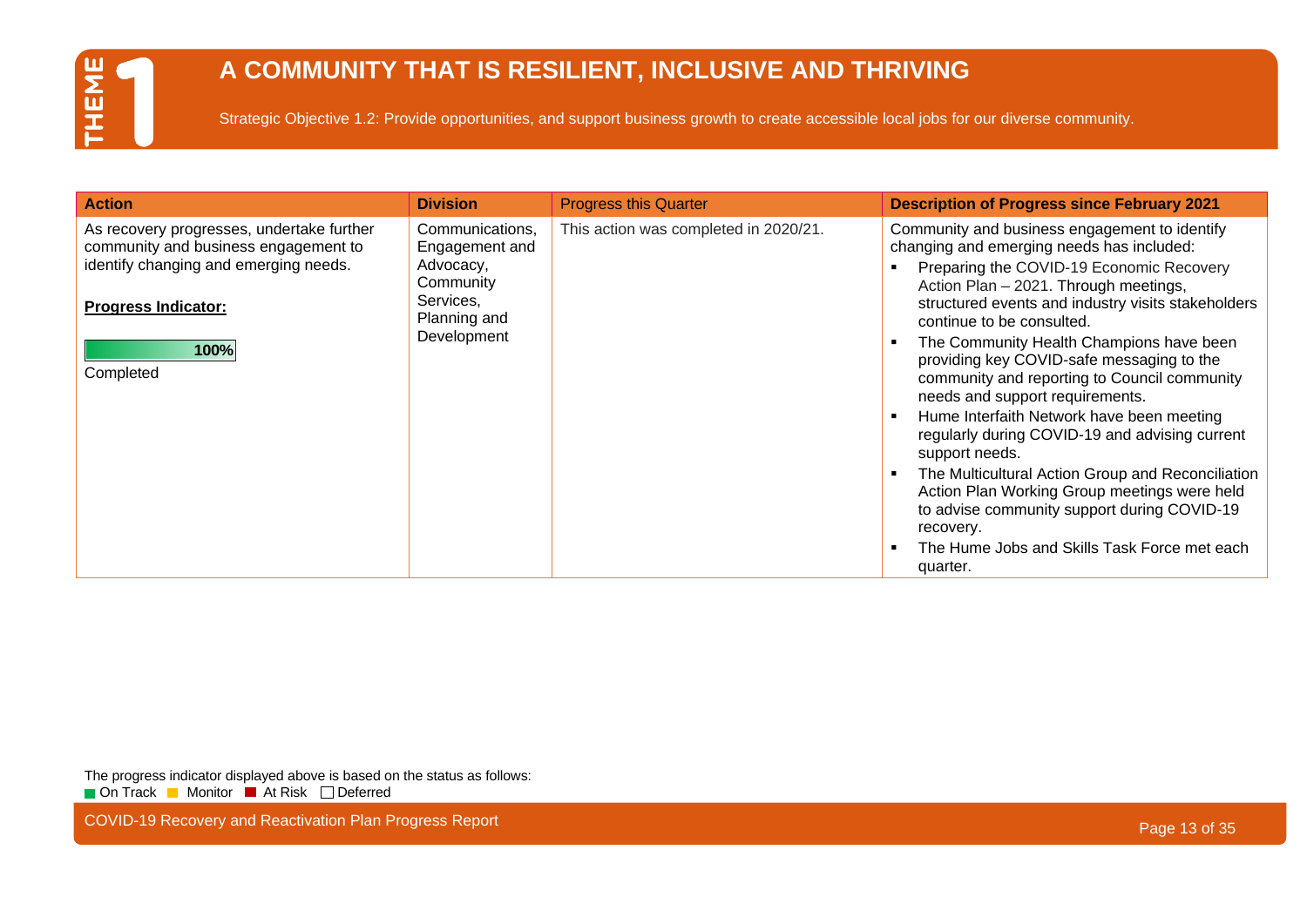#### **A COMMUNITY THAT IS RESILIENT, INCLUSIVE AND THRIVING**

Strategic Objective 1.3: Promote a healthy, inclusive and respectful community that fosters community pride and safety.

| <b>Action</b>                                                                                                                                                                                      | <b>Division</b>              | <b>Progress this Quarter</b>          | <b>Description of Progress since February 2021</b>                                                                                                                                                                                                                                                                 |
|----------------------------------------------------------------------------------------------------------------------------------------------------------------------------------------------------|------------------------------|---------------------------------------|--------------------------------------------------------------------------------------------------------------------------------------------------------------------------------------------------------------------------------------------------------------------------------------------------------------------|
| Deliver in person and online mental health,<br>mindfulness and resilience workshops<br>(delivered in community languages) to<br>women and multicultural communities.<br><b>Progress Indicator:</b> | Community<br><b>Services</b> | This action was completed in 2020/21. | Hubs have been offering a wide range of activities to<br>break social isolation, support mental health and<br>propose engaging and fun activities. The following<br>proposed activities include:<br>Wellbeing topics have been incorporated in all the<br>art and craft activities by Hume's school-based<br>Hubs. |
| 100%<br>Completed                                                                                                                                                                                  |                              |                                       | Recovery activities are also being planned to<br>foster social connection, which is important for<br>mental health.                                                                                                                                                                                                |
|                                                                                                                                                                                                    |                              |                                       | The Harmony Week community event was held in<br>March 2021 with 340 bookings. This was one of<br>the first Council run in person events in 2021 and<br>initial feedback found it made participants feel<br>'happy' and 'connected'.                                                                                |
|                                                                                                                                                                                                    |                              |                                       | In May, Islamic Museum of Australia tour was<br>organised as part of COVID-19 Recovery and<br>support program.                                                                                                                                                                                                     |

The progress indicator displayed above is based on the status as follows: On Track Monitor At Risk Deferred

COVID-19 Recovery and Reactivation Plan Progress Report **Page 14 of 35** COVID-19 Recovery and Reactivation Plan Progress Report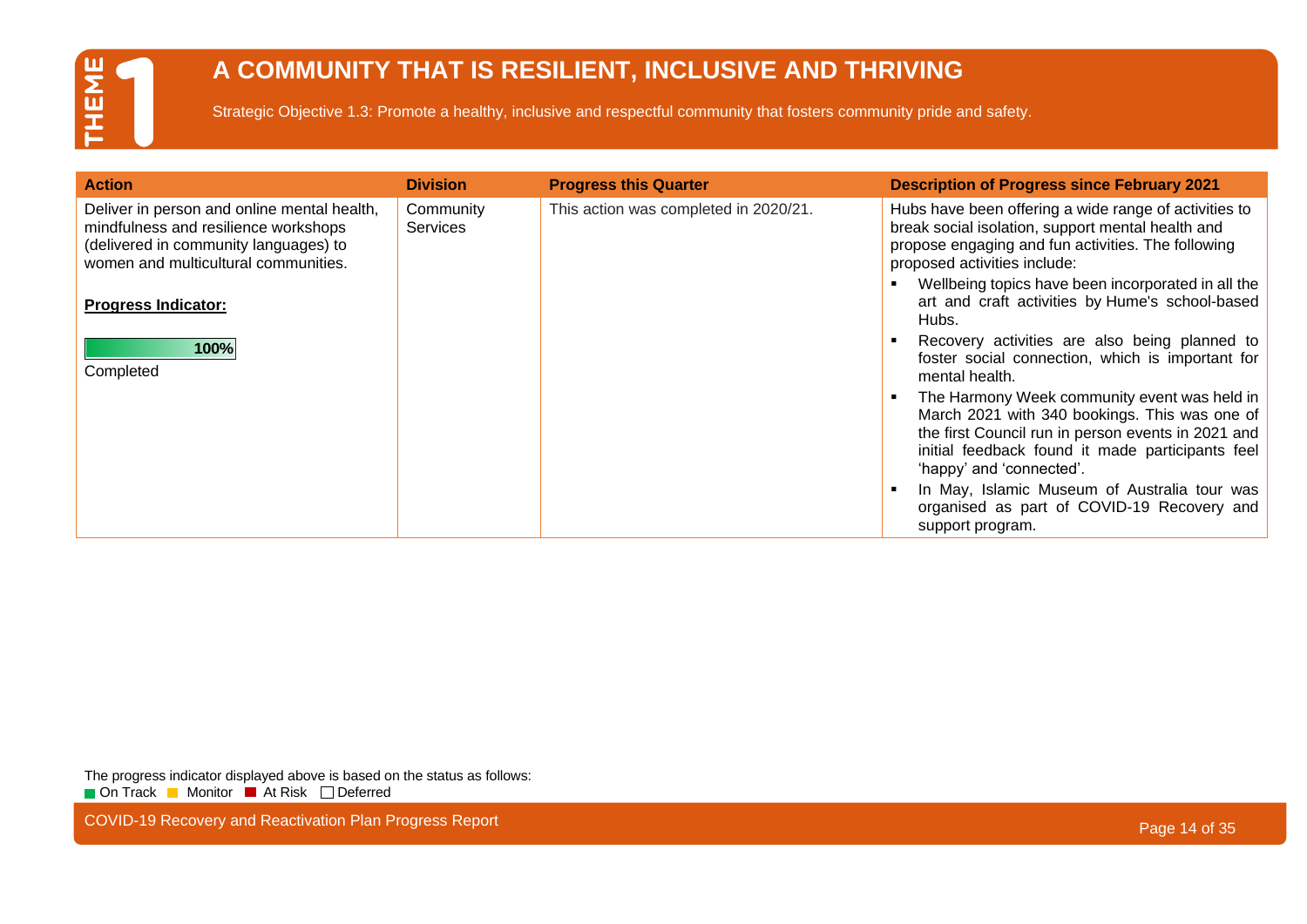#### **A COMMUNITY THAT IS RESILIENT, INCLUSIVE AND THRIVING**

Strategic Objective 1.3: Promote a healthy, inclusive and respectful community that fosters community pride and safety.

| <b>Action</b>                                                                                                                                                                                                                                                                                                                       | <b>Division</b>                                        | <b>Progress this Quarter</b>                                                                                                                                                                                                                                                                                                                                                                                                                                                                                                                                                                                                          | <b>Description of Progress since February 2021</b>                                                                                                                                                                                                                                                                                                                                                                                                                                                                                |
|-------------------------------------------------------------------------------------------------------------------------------------------------------------------------------------------------------------------------------------------------------------------------------------------------------------------------------------|--------------------------------------------------------|---------------------------------------------------------------------------------------------------------------------------------------------------------------------------------------------------------------------------------------------------------------------------------------------------------------------------------------------------------------------------------------------------------------------------------------------------------------------------------------------------------------------------------------------------------------------------------------------------------------------------------------|-----------------------------------------------------------------------------------------------------------------------------------------------------------------------------------------------------------------------------------------------------------------------------------------------------------------------------------------------------------------------------------------------------------------------------------------------------------------------------------------------------------------------------------|
| Implement Round 2 of COVID-19 Community<br>Support Fund; providing direct grants to<br>agencies/organisations in Hume, supporting<br>their ability to provide essential services (food<br>relief), mental health programs and digital<br>access to vulnerable community members.<br><b>Progress Indicator:</b><br>100%<br>Completed | Community<br><b>Services</b>                           | Round 2 of the COVID-19 Community Support<br>Fund closed on Friday June 25.<br>37 Expressions of Interests (EOI) were<br>received with a high standard of applicants.<br>Budgeted allocation is \$160,000 and total<br>request of funding equals \$673,870.<br>Payments total of \$160,000 were distributed<br>to 14 organisations in July 2021. This is<br>expected to provide contact points with over<br>16,000 residents in need.                                                                                                                                                                                                 | Round 2 of the COVID-19 Community Support Fund<br>closed on Friday June 25 and 37 expressions of<br>interests received.<br>Multicultural Support Fund received 25 EOIs in<br>December, while the Round 1 of the COVID-19<br>Community Support Fund received 16 EOIs in<br>May/June 2020.                                                                                                                                                                                                                                          |
| Deliver free community-based physical<br>activity and social connection opportunities<br>for cohorts disproportionately impacted by<br>COVID-19, particularly women and young<br>people.<br><b>Progress Indicator:</b><br>50%<br><b>Good Progress</b>                                                                               | Community<br>Services,<br>Corporate<br><b>Services</b> | Work has commenced in preparation for This<br>Girl Can Week in March 2022. This program is<br>designed to inspire women to get active<br>regardless of their background, ability, age, or<br>body shape.<br>Council is currently planning to host a Get<br>Active Expo in early 2022. This program seeks<br>to better understand the barriers Hume<br>residents experience in participating in<br>physical activity and identify new ways Council<br>might adapt active recreation opportunities to<br>better meet our communities' needs.<br>Social Support Programs have provided online<br>activities for Seniors during lockdown. | Research has been undertaken to determine the<br>impact of COVID-19 on physical activity participation<br>and how these impacts have varied across different<br>community cohorts and groups. Plans are underway<br>to host two programs in early 2022. The programs<br>will place an emphasis on group activities, providing<br>opportunities for participants to build new social<br>connections while engaged in physical activity.<br>Social Support Programs have provided online<br>activities for Seniors during lockdown. |

The progress indicator displayed above is based on the status as follows: On Track Monitor At Risk Deferred

COVID-19 Recovery and Reactivation Plan Progress Report **Page 15 of 35** COVID-19 Recovery and Reactivation Plan Progress Report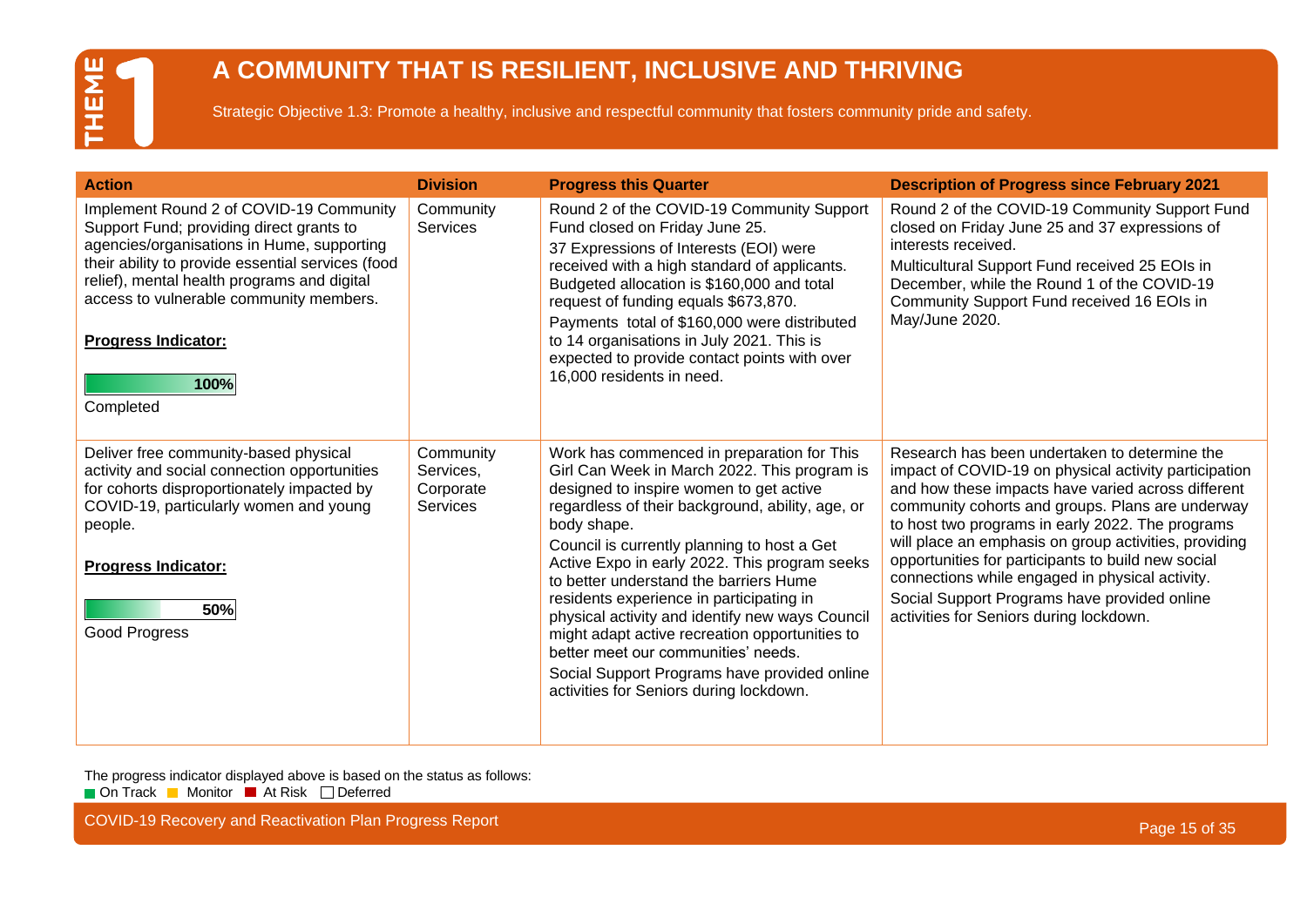#### **A COMMUNITY THAT IS RESILIENT, INCLUSIVE AND THRIVING**

Strategic Objective 1.3: Promote a healthy, inclusive and respectful community that fosters community pride and safety.

| <b>Action</b>                                                                                                                                                                   | <b>Division</b>              | <b>Progress this Quarter</b>                                                                                                                                                                                                                                    | <b>Description of Progress since February 2021</b>                                                                                                                                                                                                                                                                    |
|---------------------------------------------------------------------------------------------------------------------------------------------------------------------------------|------------------------------|-----------------------------------------------------------------------------------------------------------------------------------------------------------------------------------------------------------------------------------------------------------------|-----------------------------------------------------------------------------------------------------------------------------------------------------------------------------------------------------------------------------------------------------------------------------------------------------------------------|
| Deliver in person and/or online multicultural<br>community cooking classes which promote<br>culturally appropriate healthy eating on a<br>budget.<br><b>Progress Indicator:</b> | Community<br><b>Services</b> | Population Health and Social Policy has<br>partnered with the Youth Services team,<br>Community Centres team and Hume<br><b>Emergency Relief Provider Network to</b><br>promote Nutrition Education and Skills Training<br>(NEST) to Hume residents and groups. | Council has partnered with OzHarvest to deliver a<br>healthy and affordable cooking program for residents.<br>This program will include a six-week guided<br>workshop series pop-up cooking demonstrations<br>across the municipality Online information, videos<br>and resources to support healthy cooking at home. |
| <b>50%</b><br>Good Progress                                                                                                                                                     |                              |                                                                                                                                                                                                                                                                 | A diversity lens will be applied to the work, to ensure<br>it is accessible to Hume's culturally diverse<br>community.                                                                                                                                                                                                |

The progress indicator displayed above is based on the status as follows: On Track Monitor At Risk Deferred

COVID-19 Recovery and Reactivation Plan Progress Report **Page 16 of 35** COVID-19 Recovery and Reactivation Plan Progress Report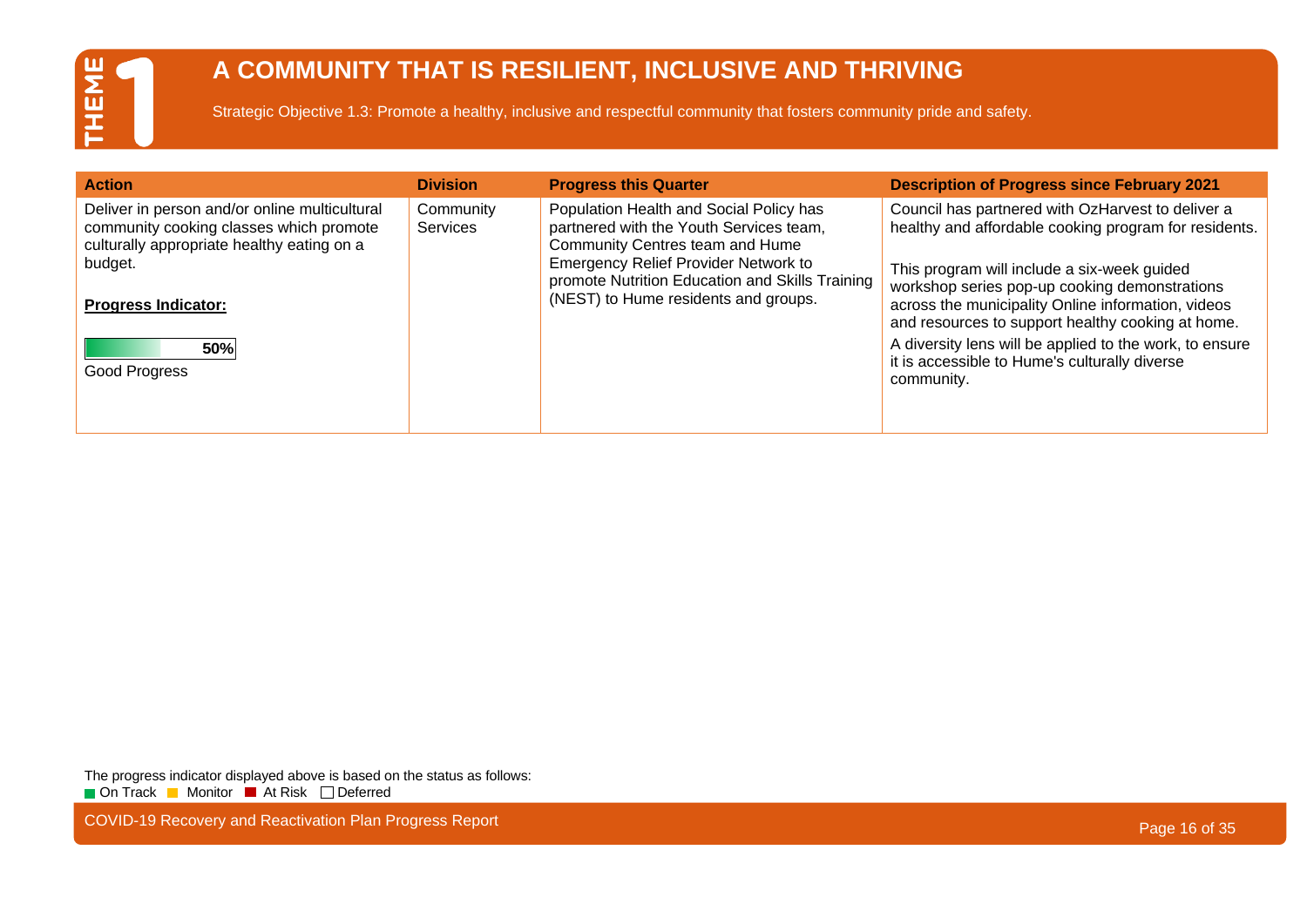#### **A COMMUNITY THAT IS RESILIENT, INCLUSIVE AND THRIVING**

Strategic Objective 1.3: Promote a healthy, inclusive and respectful community that fosters community pride and safety.

| <b>Action</b>                                                                                                                                       | <b>Division</b>              | <b>Progress this Quarter</b>                                                                                                                                                                                                                                                                  | <b>Description of Progress since February 2021</b>                                                                                                                                                                                                                                                                                                                      |
|-----------------------------------------------------------------------------------------------------------------------------------------------------|------------------------------|-----------------------------------------------------------------------------------------------------------------------------------------------------------------------------------------------------------------------------------------------------------------------------------------------|-------------------------------------------------------------------------------------------------------------------------------------------------------------------------------------------------------------------------------------------------------------------------------------------------------------------------------------------------------------------------|
| Plan and deliver a COVID-19 mass<br>immunisation program for Hume City<br>residents when a vaccine becomes available.<br><b>Progress Indicator:</b> | Community<br><b>Services</b> | Council continues to support the roll-out of<br>COVID-19 vaccination at the local level in<br>partnership with the Department of Health,<br>local Public Health Units and vaccination<br>service providers.<br>Two mass vaccination hubs have been<br>established in Hume including Town Hall | Council continues to support the roll-out of COVID-19<br>vaccination at the local level in partnership with the<br>Department of Health, local Public Health Units and<br>vaccination service providers.<br>Council successfully secured a grant to deliver a<br>project focussed on communicating COVID-19<br>vaccination information to culturally and linguistically |
| 100%<br>Completed                                                                                                                                   |                              | Broadmeadows, and the old Ford factory<br>site in Campbellfield.<br>In addition to mass vaccination sites,<br>Council continues to support the<br>establishment of pop-up vaccination sites<br>across the municipality.                                                                       | diverse groups.                                                                                                                                                                                                                                                                                                                                                         |

The progress indicator displayed above is based on the status as follows: On Track Monitor At Risk Deferred

COVID-19 Recovery and Reactivation Plan Progress Report **Page 17 of 35** COVID-19 Recovery and Reactivation Plan Progress Report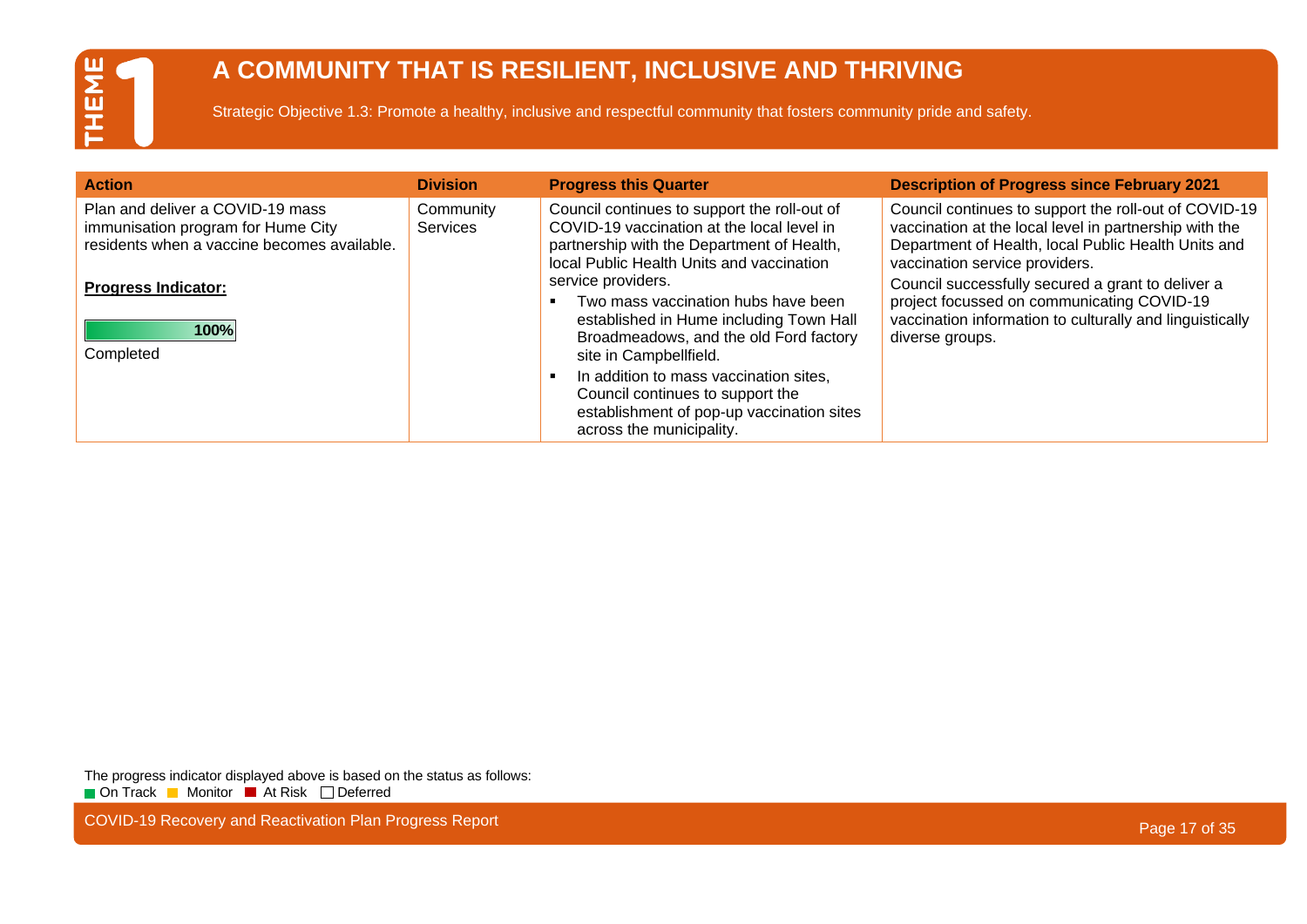#### **A COMMUNITY THAT IS RESILIENT, INCLUSIVE AND THRIVING**

Strategic Objective 1.3: Promote a healthy, inclusive and respectful community that fosters community pride and safety.

| <b>Action</b>                                                                                                                                                                                                                                                                                                                                                     | <b>Division</b>                               | <b>Progress this Quarter</b>                                                                                                                                                                                                                                                                                                                                                                                                                                                                                                                                                                                                                                                                                       | <b>Description of Progress since February 2021</b>                                                                                                                                                                                                                                                 |
|-------------------------------------------------------------------------------------------------------------------------------------------------------------------------------------------------------------------------------------------------------------------------------------------------------------------------------------------------------------------|-----------------------------------------------|--------------------------------------------------------------------------------------------------------------------------------------------------------------------------------------------------------------------------------------------------------------------------------------------------------------------------------------------------------------------------------------------------------------------------------------------------------------------------------------------------------------------------------------------------------------------------------------------------------------------------------------------------------------------------------------------------------------------|----------------------------------------------------------------------------------------------------------------------------------------------------------------------------------------------------------------------------------------------------------------------------------------------------|
| Provide free:<br>seedlings, compost to enable<br>residents to grow food at home,<br>important for both physical and<br>mental health.<br>native plants to residents, important<br>for connection to nature in the home<br>providing mental health support.<br>in-home assistance to set up home<br>gardens.<br><b>Progress Indicator:</b><br>25%<br>Some Progress | Sustainable<br>Infrastructure<br>and Services | The native plant component is being integrated<br>through enhancement of the Gardens for<br>Wildlife (G4W) program. The food growing and<br>in-home<br>assistance<br>composting<br>and<br>components are being implemented through the<br>new Let's Grow Hume program with online<br>workshops occurring from October 2021 -<br>February 2022. Seedling and other gardening<br>giveaways will have also planned to occur.<br>The G4W indigenous seedling giveaway offer in<br>September had 435 seedling orders submitted,<br>with budget to provide 200 boxes to randomly<br>selected residents in June 2022. Order for<br>10,765 seedlings has been placed. Twenty<br>people have applied to have garden visits. | Native plants have included in the 'Gardens for G4W<br>Program. G4W was started in early 2021<br>through promotions to generate interest and recruit<br>community volunteers to be Garden Guides. Due to<br>COVID-19 restrictions, the G4W launch event has<br>been postponed to 21 November 2021. |

The progress indicator displayed above is based on the status as follows: On Track Monitor At Risk Deferred

COVID-19 Recovery and Reactivation Plan Progress Report **Page 18 of 35** COVID-19 Recovery and Reactivation Plan Progress Report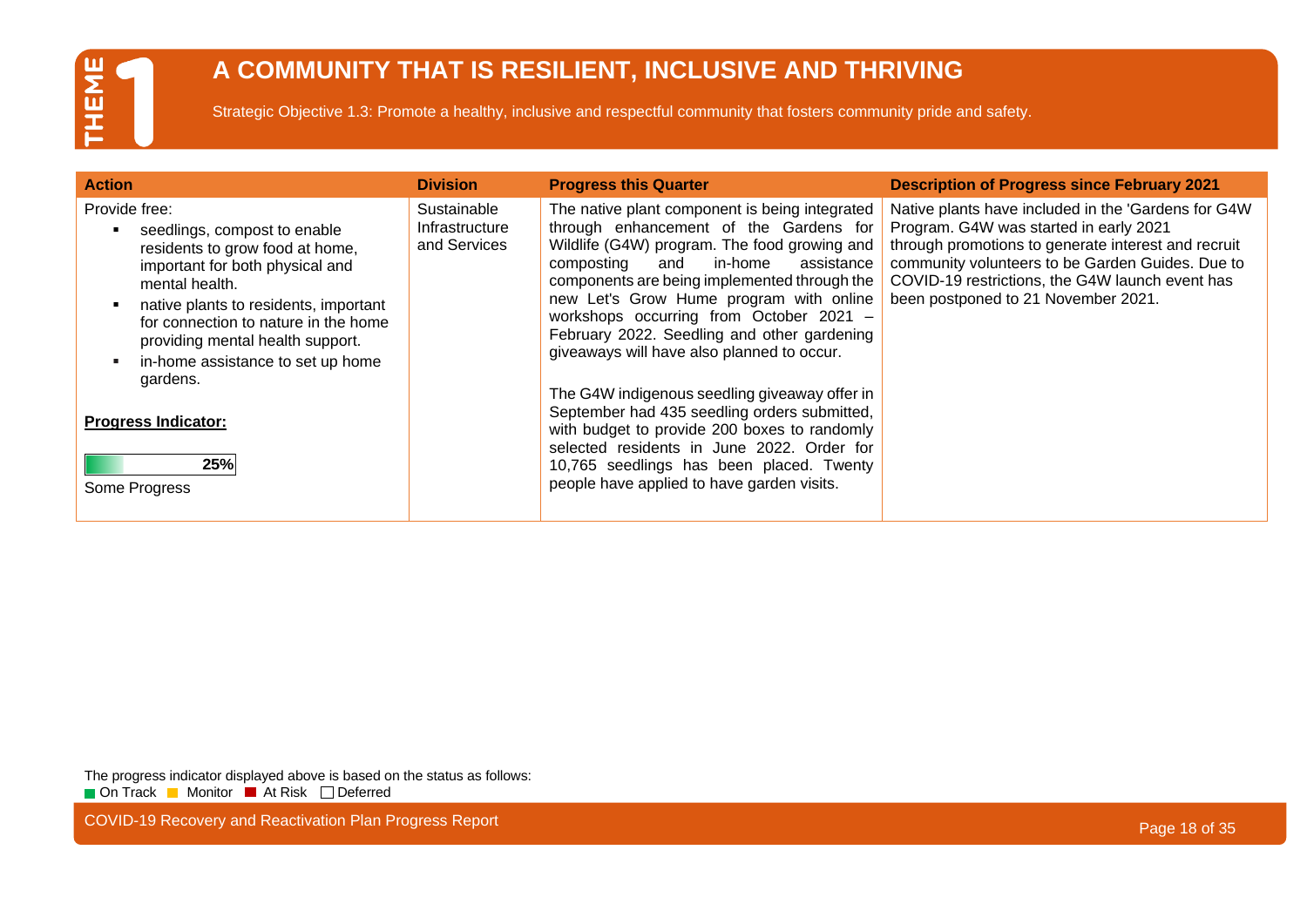#### **A COMMUNITY THAT IS RESILIENT, INCLUSIVE AND THRIVING**

Strategic Objective 1.3: Promote a healthy, inclusive and respectful community that fosters community pride and safety.

| <b>Action</b>                                                                                                                                                                                                                                     | <b>Division</b>                               | <b>Progress this Quarter</b>                                                                                                                                                                                                                                                                                                                                                                                                                                                                                                                                                                                                                                                         | <b>Description of Progress since February 2021</b>                                                                                                                                                                                                                                                                                                                                                                                                                                                                                                                                                                                                |
|---------------------------------------------------------------------------------------------------------------------------------------------------------------------------------------------------------------------------------------------------|-----------------------------------------------|--------------------------------------------------------------------------------------------------------------------------------------------------------------------------------------------------------------------------------------------------------------------------------------------------------------------------------------------------------------------------------------------------------------------------------------------------------------------------------------------------------------------------------------------------------------------------------------------------------------------------------------------------------------------------------------|---------------------------------------------------------------------------------------------------------------------------------------------------------------------------------------------------------------------------------------------------------------------------------------------------------------------------------------------------------------------------------------------------------------------------------------------------------------------------------------------------------------------------------------------------------------------------------------------------------------------------------------------------|
| Energy Savvy program targeting financially<br>vulnerable households to conduct energy<br>efficiency home upgrades to improve thermal<br>comfort, physical health and reduce bill<br>stress.<br><b>Progress Indicator:</b><br>25%<br>Some Progress | Sustainable<br>Infrastructure<br>and Services | During the quarter:<br>The agreement with the Department of<br>Environmental Land, Water and Planning<br>has been renegotiated with lower financial<br>commitment required from eligible Hume<br>residents.<br>This has increased interest in the program<br>and promotions are continuing via a variety<br>of Council channels including a flyer and a<br>letter signed by the Mayor that has been<br>sent to concession rates households.<br>Twenty-five assessments have been<br>completed and 36 are booked for when<br>restrictions allow.<br>Five upgrades have been completed and<br>four are booked. The revised target is to<br>reach 100 Hume households with<br>upgrades. | Council promotion of the Energy Savvy Upgrades<br>program commenced, with a small number of<br>responses from the community to date (the financial<br>contribution has been a barrier for Hume<br>households).<br>The agreement with the Department of<br>Environmental Land, Water and Planning has<br>been renegotiated.<br>The program will target 100 financially vulnerable<br>households to conduct energy efficiency home<br>upgrades to improve thermal comfort, physical<br>health and reduce bill stress.<br>Flyers and a letter from the Mayor have been<br>sent to concession rates households with rooves<br>not suitable for solar. |

The progress indicator displayed above is based on the status as follows: On Track Monitor At Risk Deferred

COVID-19 Recovery and Reactivation Plan Progress Report **Page 19 of 35** COVID-19 Recovery and Reactivation Plan Progress Report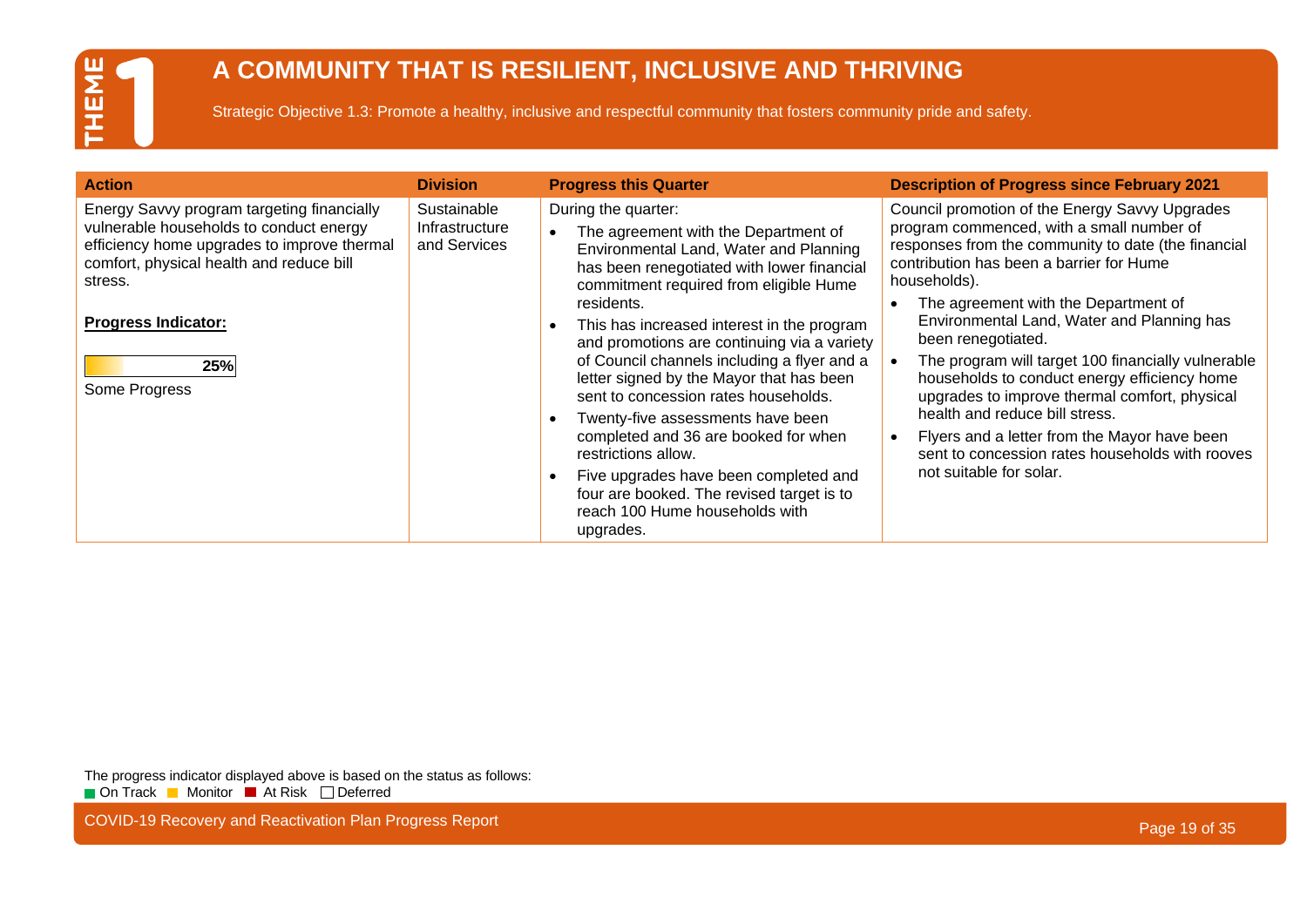#### **A COMMUNITY THAT IS RESILIENT, INCLUSIVE AND THRIVING**

Strategic Objective 1.3: Promote a healthy, inclusive and respectful community that fosters community pride and safety.

| <b>Action</b>                                                                                                                                                              | <b>Division</b>              | <b>Progress this Quarter</b>                                                                                                                                             | <b>Description of Progress since February 2021</b>                                                                                                                                                  |
|----------------------------------------------------------------------------------------------------------------------------------------------------------------------------|------------------------------|--------------------------------------------------------------------------------------------------------------------------------------------------------------------------|-----------------------------------------------------------------------------------------------------------------------------------------------------------------------------------------------------|
| Grants of up to \$20,000 to support clubs to<br>meet their administrative and offset service<br>utility service costs (and encouraging passing<br>on savings to families). | Corporate<br><b>Services</b> | This action was completed in 2020/21.                                                                                                                                    | Payments made under this grant are based on<br>Hume club size and/or number of teams. The first<br>payment was made in 2020 and the second round<br>of payment was updated in Quarter four 2020/21. |
| <b>Progress Indicator:</b>                                                                                                                                                 |                              |                                                                                                                                                                          |                                                                                                                                                                                                     |
| 100%                                                                                                                                                                       |                              |                                                                                                                                                                          |                                                                                                                                                                                                     |
| Completed                                                                                                                                                                  |                              |                                                                                                                                                                          |                                                                                                                                                                                                     |
|                                                                                                                                                                            |                              |                                                                                                                                                                          |                                                                                                                                                                                                     |
| Grants of up to \$5,000 to support sporting<br>clubs to remain viable and operating post-<br>COVID.                                                                        | Corporate<br><b>Services</b> | A report regarding allocation of funds for<br>Sporting Uniforms and Equipment Grants<br>Program was presented to Council in August<br>2021.                              | The grant program commenced and report<br>regarding allocation process was presented to<br>Council in August 2021.                                                                                  |
| <b>Progress Indicator:</b>                                                                                                                                                 |                              | The Sporting Uniforms and Equipment Grants<br>Program was developed to provide                                                                                           |                                                                                                                                                                                                     |
| 75%<br><b>Significant Progress</b>                                                                                                                                         |                              | opportunities for Hume City based sporting<br>clubs and associations to apply for funds for<br>uniforms and equipment to ease the financial<br>burden on local families. |                                                                                                                                                                                                     |

The progress indicator displayed above is based on the status as follows: On Track Monitor At Risk Deferred

COVID-19 Recovery and Reactivation Plan Progress Report **Page 20 of 35** COVID-19 Recovery and Reactivation Plan Progress Report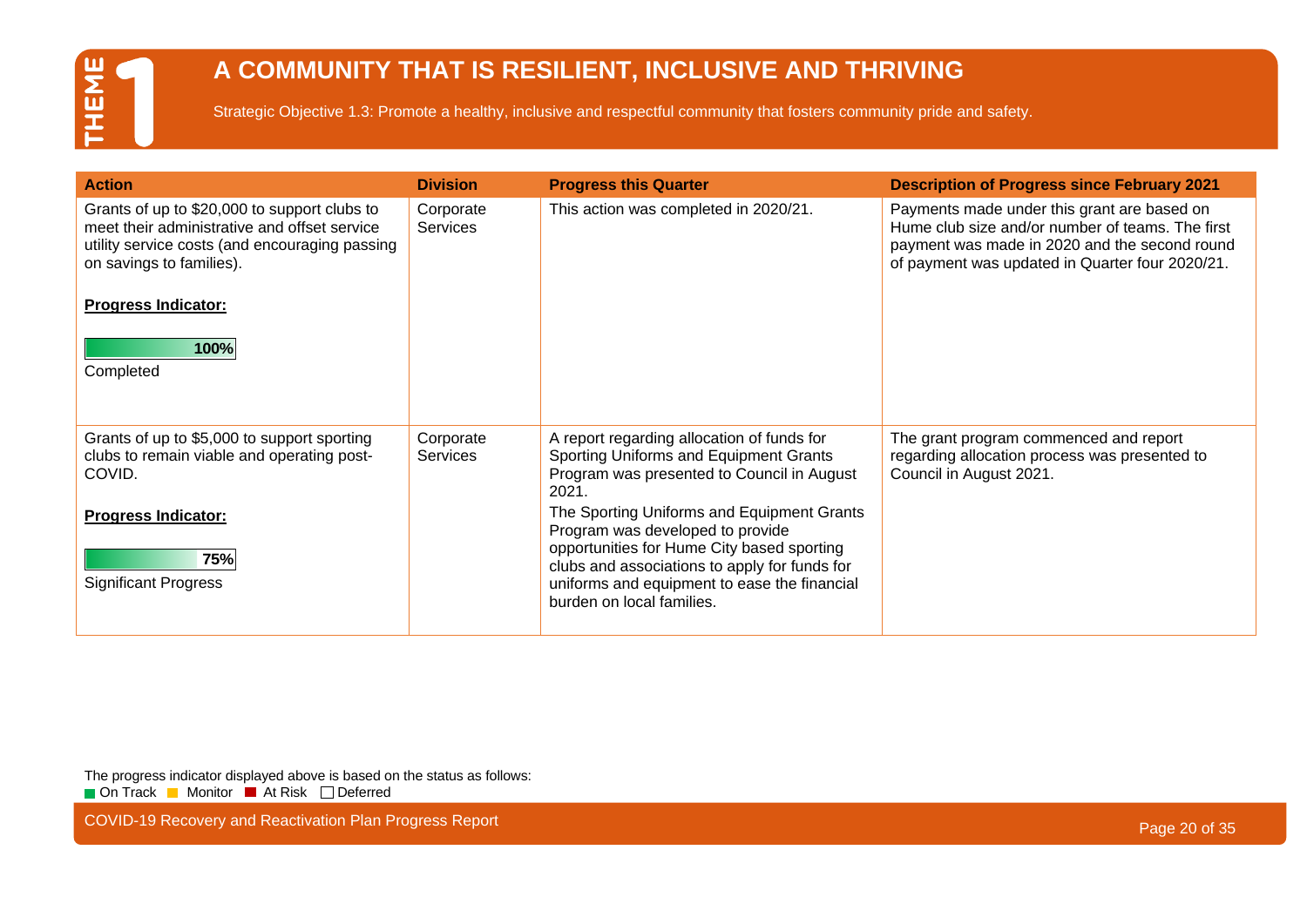#### **A COMMUNITY THAT IS RESILIENT, INCLUSIVE AND THRIVING**

Strategic Objective 1.3: Promote a healthy, inclusive and respectful community that fosters community pride and safety.

| <b>Action</b>                                                                                                                                                                                                                                                             | <b>Division</b>       | <b>Progress this Quarter</b>                                                                                                                                                                                                                                                                                                                                                                                                                                                                                                                                                                                                                                                                                                                                                                                                                                                                                | <b>Description of Progress since February 2021</b>                                                                                                                                                                                                                                                                                                                                                                                                                                         |
|---------------------------------------------------------------------------------------------------------------------------------------------------------------------------------------------------------------------------------------------------------------------------|-----------------------|-------------------------------------------------------------------------------------------------------------------------------------------------------------------------------------------------------------------------------------------------------------------------------------------------------------------------------------------------------------------------------------------------------------------------------------------------------------------------------------------------------------------------------------------------------------------------------------------------------------------------------------------------------------------------------------------------------------------------------------------------------------------------------------------------------------------------------------------------------------------------------------------------------------|--------------------------------------------------------------------------------------------------------------------------------------------------------------------------------------------------------------------------------------------------------------------------------------------------------------------------------------------------------------------------------------------------------------------------------------------------------------------------------------------|
| Establish a Health and Community Wellbeing<br>mobile visiting service to deliver Maternal and<br>Child Health, Aged Care and Immunisation<br>outreach services for residents in areas with<br>limited services access.<br><b>Progress Indicator:</b><br>100%<br>Completed | Community<br>Services | Council has taken delivery of its new mobile<br>health clinic. The new vehicle provides the<br>same functionality and equipment as a typical<br>Maternal and Child Health consulting suite.<br>The vehicle also includes a state-of-the-art<br>solar, battery and autonomous stop-start<br>system, enabling the mobile clinic to operate<br>with no mains power connection.<br>The vehicle will support a range of service<br>applications including pop-up services, home<br>visiting services and promotional activity at<br>community functions and events. While the<br>vehicle will primarily be used by Council's<br>Maternal and Child Health team, it is also<br>expected to be used by Council immunisation,<br>aged care, and early years services.<br>The vehicle will be made available for use by<br>local GP practices and to support COVID-19<br>vaccination delivery in the Hume community. | The Health and Community Wellbeing mobile service<br>vehicle is completed with fit out and graphics<br>completed September 2021.<br>The mobile service includes a consulting space for<br>staff and families, vaccine storage capabilities and<br>comprehensive information and resources about<br>local services.<br>In the immediate term, the vehicle will be made<br>available for use by local GP practices and to support<br>COVID-19 vaccination delivery in the Hume<br>community. |
|                                                                                                                                                                                                                                                                           |                       | Officers are also seeking to work with local GP<br>practices to use the vehicle to provide COVID-<br>19 vaccination to housebound and<br>geographically isolated residents. Officers are                                                                                                                                                                                                                                                                                                                                                                                                                                                                                                                                                                                                                                                                                                                    |                                                                                                                                                                                                                                                                                                                                                                                                                                                                                            |
|                                                                                                                                                                                                                                                                           |                       | currently working with the North Western<br>Melbourne Primary Health Network to identify<br>and pursue these opportunities.                                                                                                                                                                                                                                                                                                                                                                                                                                                                                                                                                                                                                                                                                                                                                                                 |                                                                                                                                                                                                                                                                                                                                                                                                                                                                                            |

The progress indicator displayed above is based on the status as follows: On Track Monitor At Risk Deferred

COVID-19 Recovery and Reactivation Plan Progress Report **Page 21 of 35** COVID-19 Recovery and Reactivation Plan Progress Report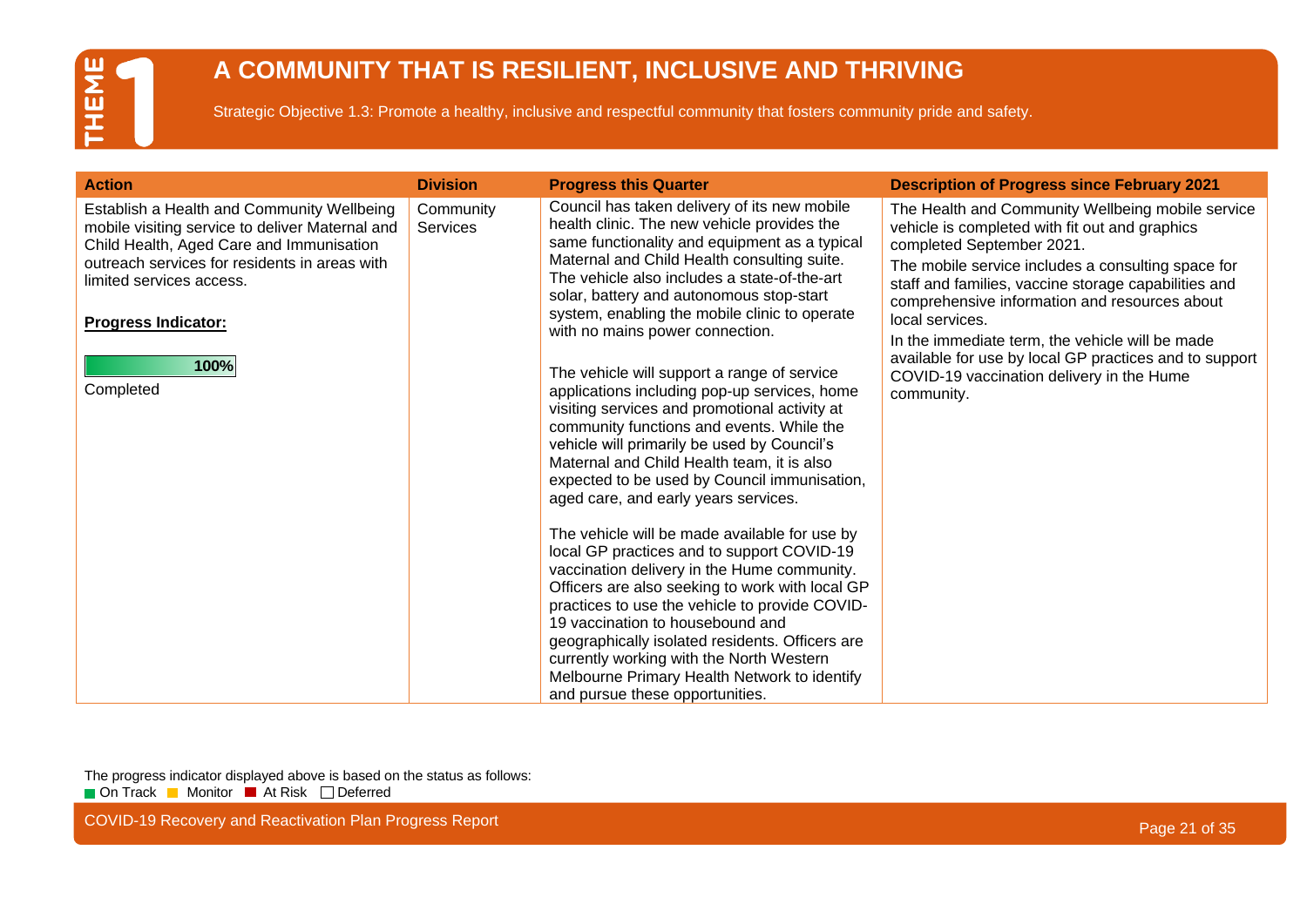#### **A COMMUNITY THAT IS RESILIENT, INCLUSIVE AND THRIVING**

Strategic Objective 1.3: Promote a healthy, inclusive and respectful community that fosters community pride and safety.

| <b>Action</b>                                                                                                                                                              | <b>Division</b>                                | <b>Progress this Quarter</b>                                                                                                                                               | <b>Description of Progress since February 2021</b>                                                                                                                                        |
|----------------------------------------------------------------------------------------------------------------------------------------------------------------------------|------------------------------------------------|----------------------------------------------------------------------------------------------------------------------------------------------------------------------------|-------------------------------------------------------------------------------------------------------------------------------------------------------------------------------------------|
| In partnership with organisations such as the<br>Waterwell Foundation, enhance health<br>literacy of Hume residents by delivering<br>resources and information sessions in | Community<br><b>Services</b>                   | Council has partnered with the Waterwell<br>Foundation to deliver a series of sessions<br>focussed on mental health and wellbeing<br>throughout October and November 2021. | Council has successfully secured a grant to deliver a<br>project focussed on COVID-19 vaccination<br>information for culturally and linguistically diverse<br>groups.                     |
| community languages.<br><b>Progress Indicator:</b>                                                                                                                         |                                                | These sessions will complement ongoing<br>COVID-19 related community education and<br>information sessions being led by Council's<br>internal workforce.                   | This will enhance health literacy of Hume residents<br>by delivering resources and information sessions in<br>community languages.<br>Council has partnered with the Waterwell Foundation |
| 75%<br><b>Significant Progress</b>                                                                                                                                         |                                                |                                                                                                                                                                            | to deliver a series of sessions focussed on mental<br>health and wellbeing.                                                                                                               |
| Launch the "I love Hume" campaign with the<br>heart of community and driving feelings of<br>pride and belonging.                                                           | Communication<br>s, Engagement<br>and Advocacy | Due to the ongoing COVID-19 lockdown<br>restrictions, launch of the "I Love Hume<br>Campaign" has been delayed and will now<br>form part of Hume's reactivation in a post- | 'I Love Hume' Communications Strategy has been<br>developed.                                                                                                                              |
| <b>Progress Indicator:</b>                                                                                                                                                 |                                                | COVID-19 environment. The launch is<br>expected in mid-November 2021.                                                                                                      |                                                                                                                                                                                           |
| 75%<br><b>Significant Progress</b>                                                                                                                                         |                                                |                                                                                                                                                                            |                                                                                                                                                                                           |
|                                                                                                                                                                            |                                                |                                                                                                                                                                            |                                                                                                                                                                                           |

The progress indicator displayed above is based on the status as follows: On Track Monitor At Risk Deferred

COVID-19 Recovery and Reactivation Plan Progress Report **Page 22 of 35** COVID-19 Recovery and Reactivation Plan Progress Report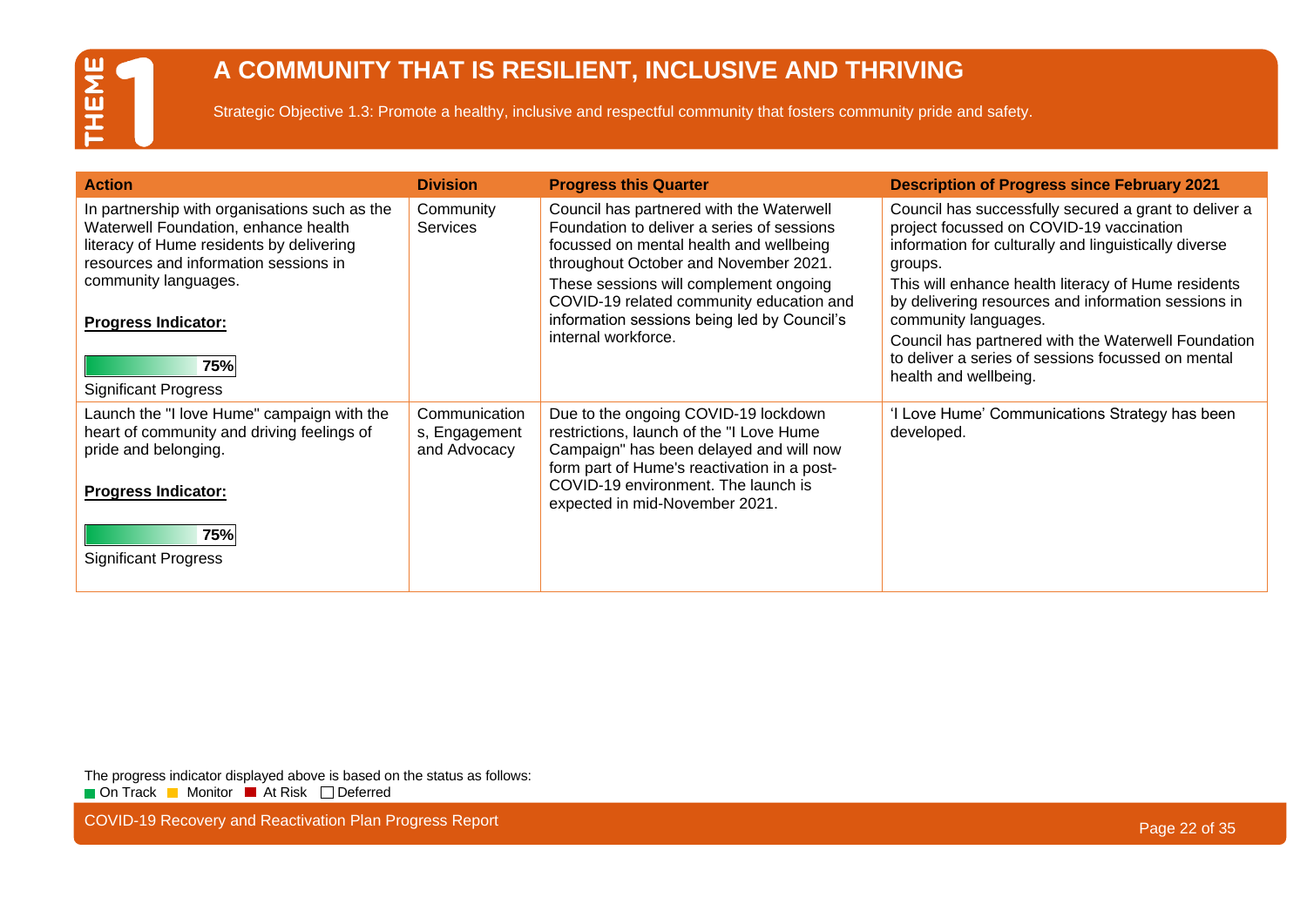#### **A COMMUNITY THAT IS RESILIENT, INCLUSIVE AND THRIVING**

Strategic Objective 1.3: Promote a healthy, inclusive and respectful community that fosters community pride and safety.

| <b>Action</b>                                                                                                                                                                                                                                                                      | <b>Division</b>                                                                | <b>Progress this Quarter</b>                                                                                                                                                                                                                                                                                                                                                                                                    | <b>Description of Progress since February 2021</b>                                                                                                                                                                                                                                                             |
|------------------------------------------------------------------------------------------------------------------------------------------------------------------------------------------------------------------------------------------------------------------------------------|--------------------------------------------------------------------------------|---------------------------------------------------------------------------------------------------------------------------------------------------------------------------------------------------------------------------------------------------------------------------------------------------------------------------------------------------------------------------------------------------------------------------------|----------------------------------------------------------------------------------------------------------------------------------------------------------------------------------------------------------------------------------------------------------------------------------------------------------------|
| Share engaging personal stories of<br>individuals living in Hume City through social<br>media to increase visibility of community<br>members, their unique experiences, cultures,<br>traditions and strengths.<br><b>Progress Indicator:</b><br>75%<br><b>Significant Progress</b> | Communications,<br>Engagement and<br>Advocacy,<br>Community<br><b>Services</b> | This initiative has evolved to deliver a local<br>COVID-19 vaccination campaign featuring<br>and celebrating diverse community members,<br>and their motivation to get vaccinated.<br>This far-reaching campaign has been rolled-<br>out across Council social media channels,<br>website, print promotion and digital<br>advertising boards in local shopping centres.                                                         | To share engaging personal stories of individuals<br>living in Hume, a photo and video campaign through<br>social media has been developed.<br>The campaign has been rolled-out across Council<br>social media channels, website, print promotion and<br>digital advertising boards in local shopping centres. |
| Provide care packages for rough-sleepers<br>that include bottled water, sunscreen, face<br>masks, sanitiser, food/travel vouchers,<br>resources and information about available<br>local support services.<br><b>Progress Indicator:</b><br>100%<br>Completed                      | Community<br>Services                                                          | Further research has been undertaken<br>regarding care package content for rough<br>sleepers. Additional support items have been<br>recommended and will be packaged and<br>distributed after lockdown eases.<br>In addition to care packages, planning is<br>underway to launch a new Hume Showers<br>program focussed on providing rough<br>sleepers/homeless people with local access<br>to showering and hygiene amenities. | Following the appointment of the new Homelessness<br>Pathways Officer, care packages have been<br>prepared and will be delivered to local rough sleepers<br>when lock down restrictions ease.<br>In addition to care packages, planning is underway to<br>launch a new Hume Showers program.                   |

The progress indicator displayed above is based on the status as follows: On Track Monitor At Risk Deferred

COVID-19 Recovery and Reactivation Plan Progress Report **Page 23 of 35** COVID-19 Recovery and Reactivation Plan Progress Report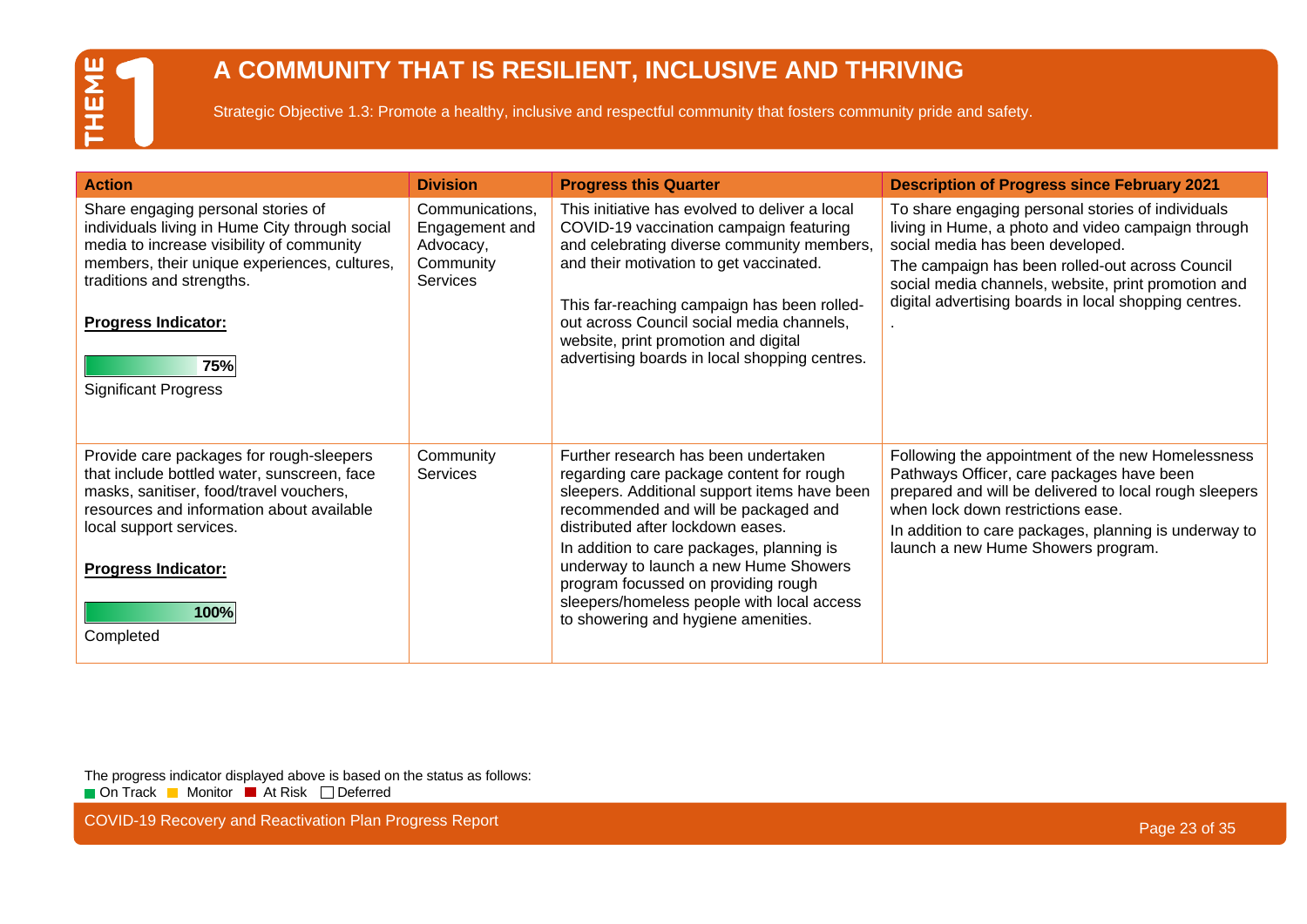#### **A COMMUNITY THAT IS RESILIENT, INCLUSIVE AND THRIVING**

Strategic Objective 1.3: Promote a healthy, inclusive and respectful community that fosters community pride and safety.

| Action                                                                                                                                                                                             | <b>Division</b>              | <b>Progress this Quarter</b>                                                                                                                                                                                                                                                                                                                                                                                                                                                                                                                                                                                                                                                                                                                                                                                                                                                                                                                                                                                                         | <b>Description of Progress since February 2021</b>                                                                                                                                                                                                                                                                                                                                                                                                                                                                                                                                                                                                                                                                                                                                                                   |
|----------------------------------------------------------------------------------------------------------------------------------------------------------------------------------------------------|------------------------------|--------------------------------------------------------------------------------------------------------------------------------------------------------------------------------------------------------------------------------------------------------------------------------------------------------------------------------------------------------------------------------------------------------------------------------------------------------------------------------------------------------------------------------------------------------------------------------------------------------------------------------------------------------------------------------------------------------------------------------------------------------------------------------------------------------------------------------------------------------------------------------------------------------------------------------------------------------------------------------------------------------------------------------------|----------------------------------------------------------------------------------------------------------------------------------------------------------------------------------------------------------------------------------------------------------------------------------------------------------------------------------------------------------------------------------------------------------------------------------------------------------------------------------------------------------------------------------------------------------------------------------------------------------------------------------------------------------------------------------------------------------------------------------------------------------------------------------------------------------------------|
| Employ a liaison officer for 12 months to<br>provide support to the growing number of<br>people sleeping rough and at-risk of<br>homelessness in Hume.<br>Progress Indicator:<br>100%<br>Completed | Community<br><b>Services</b> | Homelessness Pathway Officer (HPO)<br>position has been recruited and has been<br>commenced.<br>The HPO has undertaken a number of<br>actions within this position during this quarter,<br>including, but not limited to:<br>Established bi-monthly meeting with City<br>Laws to identify and address matters of<br>interest pertaining to rough sleeping in<br>Hume City.<br>The collection and collation of data in<br>regard to rough sleeping in the<br>municipality.<br>Served as a Census Field Officer with<br>the 2021 ABS to complete the Rough<br>Sleeper Enumeration.<br>Attended network meetings with the<br>Northern Homelessness Network.<br>Established Rough Sleeper Inbox to<br>streamline notifications of persons<br>sleeping rough internally and externally.<br>Reviewing the interim protocol and<br>$\bullet$<br>benchmarking with other local councils.<br>Rendered support to a number of<br>persons sleeping rough and at risk of<br>homelessness and provided referrals to<br>other supporting agencies. | A new Homelessness Pathways Officer has been<br>recruited by Council. This new position oversees a<br>range of functions and activities to better support<br>homelessness in the local area, including:<br>Provide outreach to rough sleepers and connect<br>with local homelessness supports and services.<br>Consultation and data compilation to equip<br>Council and stakeholders with improved<br>information to inform planning and decision<br>making.<br>Implementation of a rough sleeping response<br>protocol to ensure Council are equipped with the<br>skills to support local rough sleepers.<br>Delivery of information to community members<br>about rough sleeping, appropriate reporting<br>pathways and available support.<br>Development and distribution of care packages<br>to rough sleepers. |

The progress indicator displayed above is based on the status as follows: On Track Monitor At Risk Deferred

COVID-19 Recovery and Reactivation Plan Progress Report **Page 24 of 35** COVID-19 Recovery and Reactivation Plan Progress Report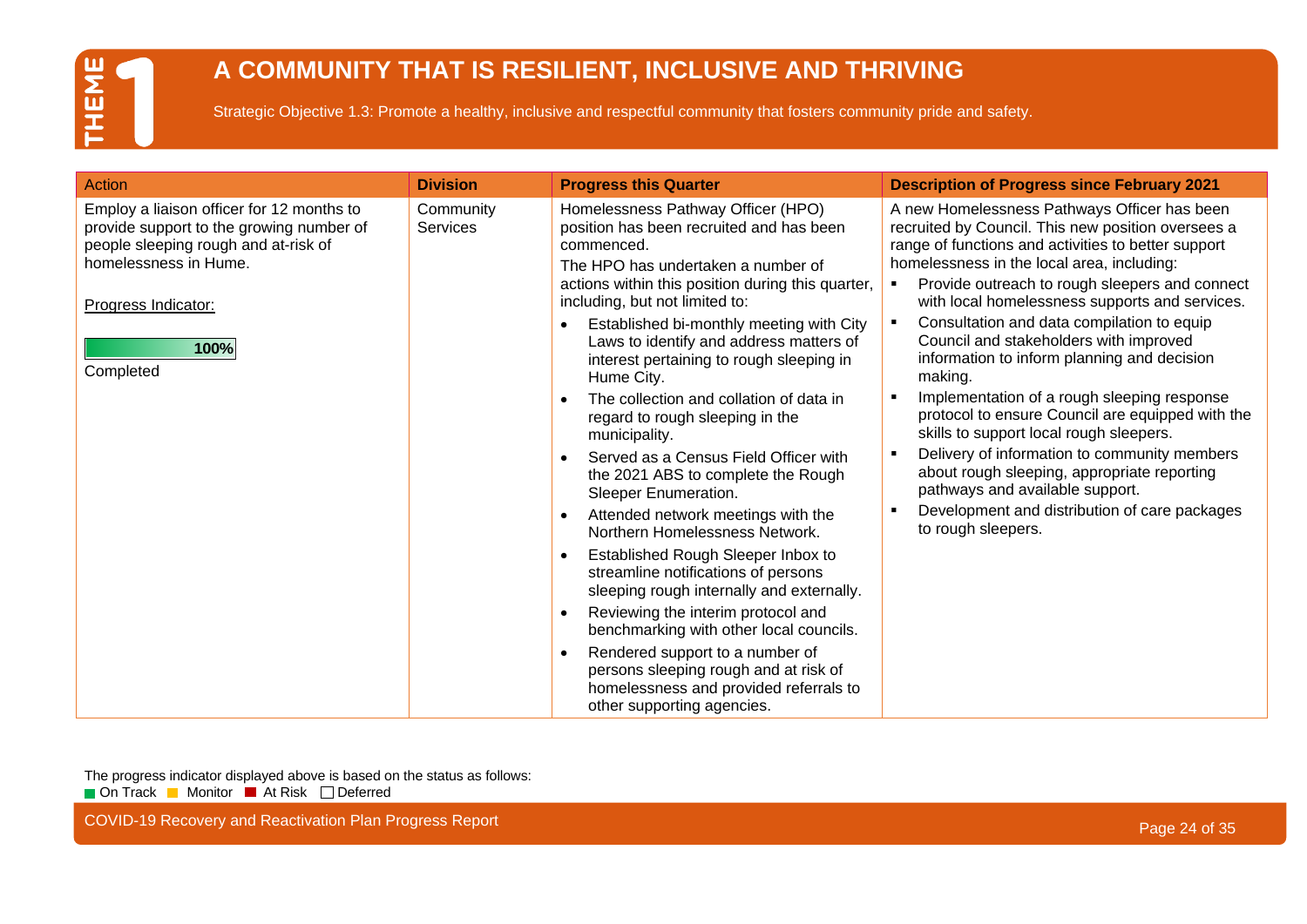#### **A COMMUNITY THAT IS RESILIENT, INCLUSIVE AND THRIVING**

Strategic Objective 1.3: Promote a healthy, inclusive and respectful community that fosters community pride and safety.

| <b>Action</b><br><b>Division</b><br><b>Progress this Quarter</b><br><b>Description of Progress since February 2021</b>                                                                                                                                                                                                                                                                                                                                                                                                                                                                                                                                                                                                                                                                                                                                                                                                                                                                                                                                                                                                                                                                                                                                                                                                                                                                                                                                                                                                                                                                                                                       |  |
|----------------------------------------------------------------------------------------------------------------------------------------------------------------------------------------------------------------------------------------------------------------------------------------------------------------------------------------------------------------------------------------------------------------------------------------------------------------------------------------------------------------------------------------------------------------------------------------------------------------------------------------------------------------------------------------------------------------------------------------------------------------------------------------------------------------------------------------------------------------------------------------------------------------------------------------------------------------------------------------------------------------------------------------------------------------------------------------------------------------------------------------------------------------------------------------------------------------------------------------------------------------------------------------------------------------------------------------------------------------------------------------------------------------------------------------------------------------------------------------------------------------------------------------------------------------------------------------------------------------------------------------------|--|
| Community<br>Empower communities to manage and lead<br>Place-based activities and events undertaken<br>Place-based activities and events undertaken have<br><b>Services</b><br>their own recovery by facilitating place-based<br>during the quarter have included:<br>included:<br>activities and events.<br>Online Morning Tea sessions held at<br>Community members co-designed and<br>п<br>Aitken Hill and Newbury Community<br>participated in event planning for Harmony Week,<br>Centres. The morning tea sessions were<br>which was held at Town Hall Broadmeadows on<br><b>Progress Indicator:</b><br>well attended with 11 groups represented<br>19 March 2021.<br>across both sessions.<br>Roxburgh Park Homestead Celebrated 21 years<br>100%<br>of Service to the Community in March 2021, with<br>Homestead Virtual Morning Tea - held<br>п<br>Completed<br>178 community members in attendance.<br>on 28 September.<br>Homestead Community Lunch - held on<br>Reactivation activities included Harmony Day<br>п<br>July 14 and July 28.<br>celebrations at Newbury and Aitken Hill<br><b>Community Centres.</b><br>Let's Connect Community Event held in<br>partnership with various stakeholders.<br>Other place -based activities included<br>Community Coffee with a Cop, Bring Your Bills<br>Day, Road to Recovery Event, Easter<br>Community Morning Tea Celebration, meet your<br>local Northern Preschool Team and Meet<br>Representatives of Victoria Police, Mother's Day<br>Morning Tea, Evening Open Dance Meditation,<br>Stay Safe Online, Coffee with a Cop, online<br>morning tea sessions, and community lunch. |  |

The progress indicator displayed above is based on the status as follows: On Track Monitor At Risk Deferred

COVID-19 Recovery and Reactivation Plan Progress Report **Page 25 of 35** COVID-19 Recovery and Reactivation Plan Progress Report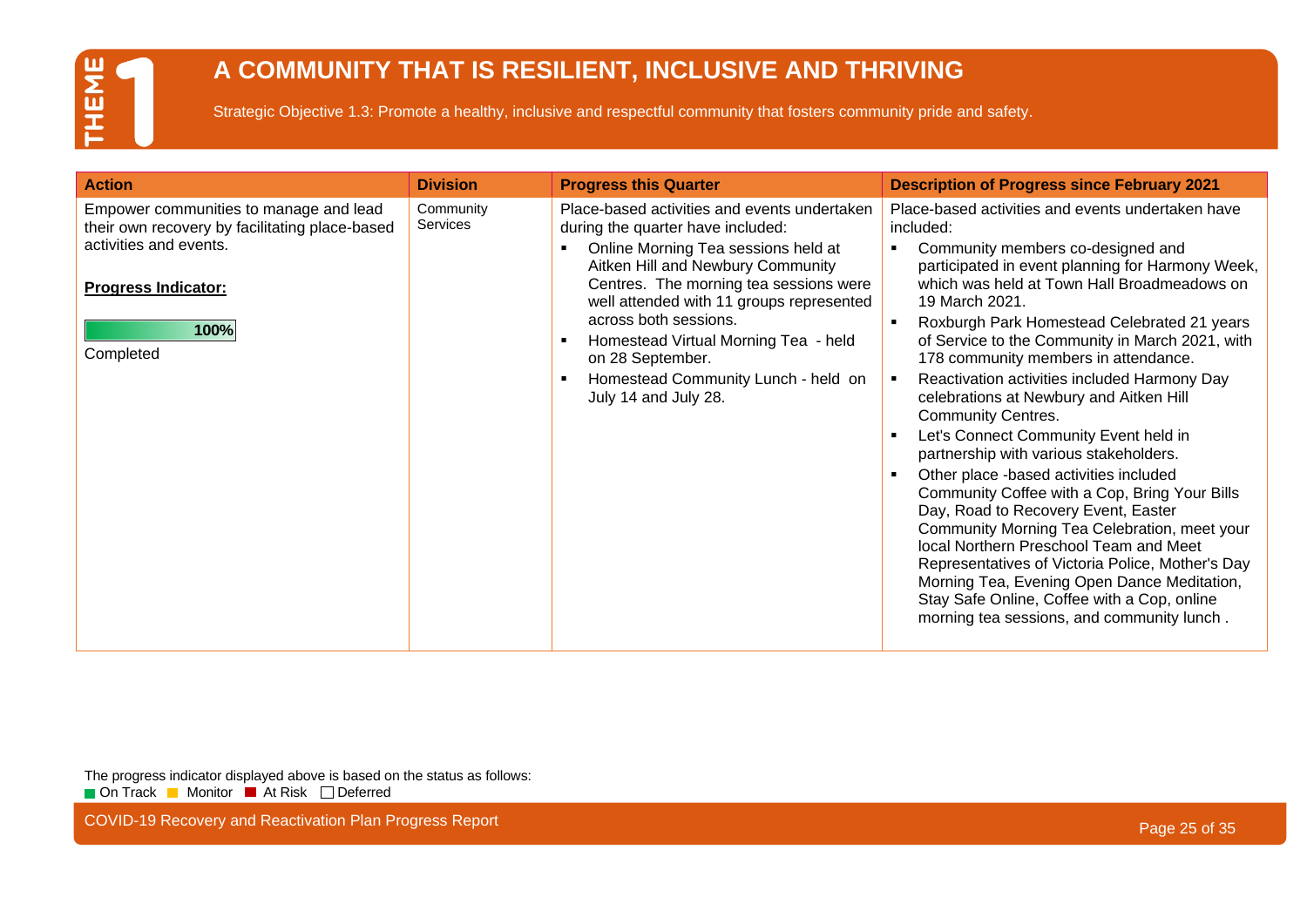#### **A COMMUNITY THAT IS RESILIENT, INCLUSIVE AND THRIVING**

Strategic Objective 1.3: Promote a healthy, inclusive and respectful community that fosters community pride and safety.

| <b>Action</b>                                                                                                                                                                                                                                                                  | <b>Division</b>              | <b>Progress this Quarter</b>                                                                                                                                                                                                                                                                                                                                                                                              | <b>Description of Progress since February 2021</b>                                                                                                                                                                                                                                                                                                                                  |
|--------------------------------------------------------------------------------------------------------------------------------------------------------------------------------------------------------------------------------------------------------------------------------|------------------------------|---------------------------------------------------------------------------------------------------------------------------------------------------------------------------------------------------------------------------------------------------------------------------------------------------------------------------------------------------------------------------------------------------------------------------|-------------------------------------------------------------------------------------------------------------------------------------------------------------------------------------------------------------------------------------------------------------------------------------------------------------------------------------------------------------------------------------|
| Recognising the risks of family violence and<br>violence against women during COVID-19, in<br>partnership with Neighbourhood Houses and<br>Community Centres develop and deliver<br>targeted programs that support at-risk<br>community members.<br><b>Progress Indicator:</b> | Community<br><b>Services</b> | Planning underway for a variety of targeted<br>programs to be delivered in Quarter Two. A<br>number of scheduled activities have been<br>postponed to later quarters due to COVID<br>lockdown.<br>Small grants (\$1,000) provided to two<br>neighbourhood houses:<br>Dallas Neighbourhood House - to cover                                                                                                                | Delivery of targeted programs that support at-risk<br>community members has included:<br>The Homestead Community and Learning<br>Centre's Women's Circle celebrated International<br>Women's Day on 8 March 2021 with a 'Let's Talk<br>Money Workshop' facilitated by Women's Health<br>in the North (WHIN). The Financial Rights and<br>Budgeting workshop was attended by fifteen |
| 75%<br><b>Significant Progress</b>                                                                                                                                                                                                                                             |                              | costs of a film maker who will produce a<br>film with key messages in English and<br>other community languages (with English<br>subtitles) on family violence prevention<br>and disclosure.<br>Sunbury Neighbourhood House - to<br>promote the prevention of violence<br>against women through a social<br>marketing campaign of postcards that will<br>highlight the increase of family violence<br>during the pandemic. | women and received positive feedback.<br>Small grants provided to two neighbourhood<br>houses.<br>Planning is currently underway for the delivery of<br>programs in 2021/22, including:<br>Week without Violence<br>$\blacksquare$<br>16 Days of Activism.<br>$\blacksquare$                                                                                                        |

The progress indicator displayed above is based on the status as follows: On Track Monitor At Risk Deferred

COVID-19 Recovery and Reactivation Plan Progress Report **Page 26 of 35** and 20 of 35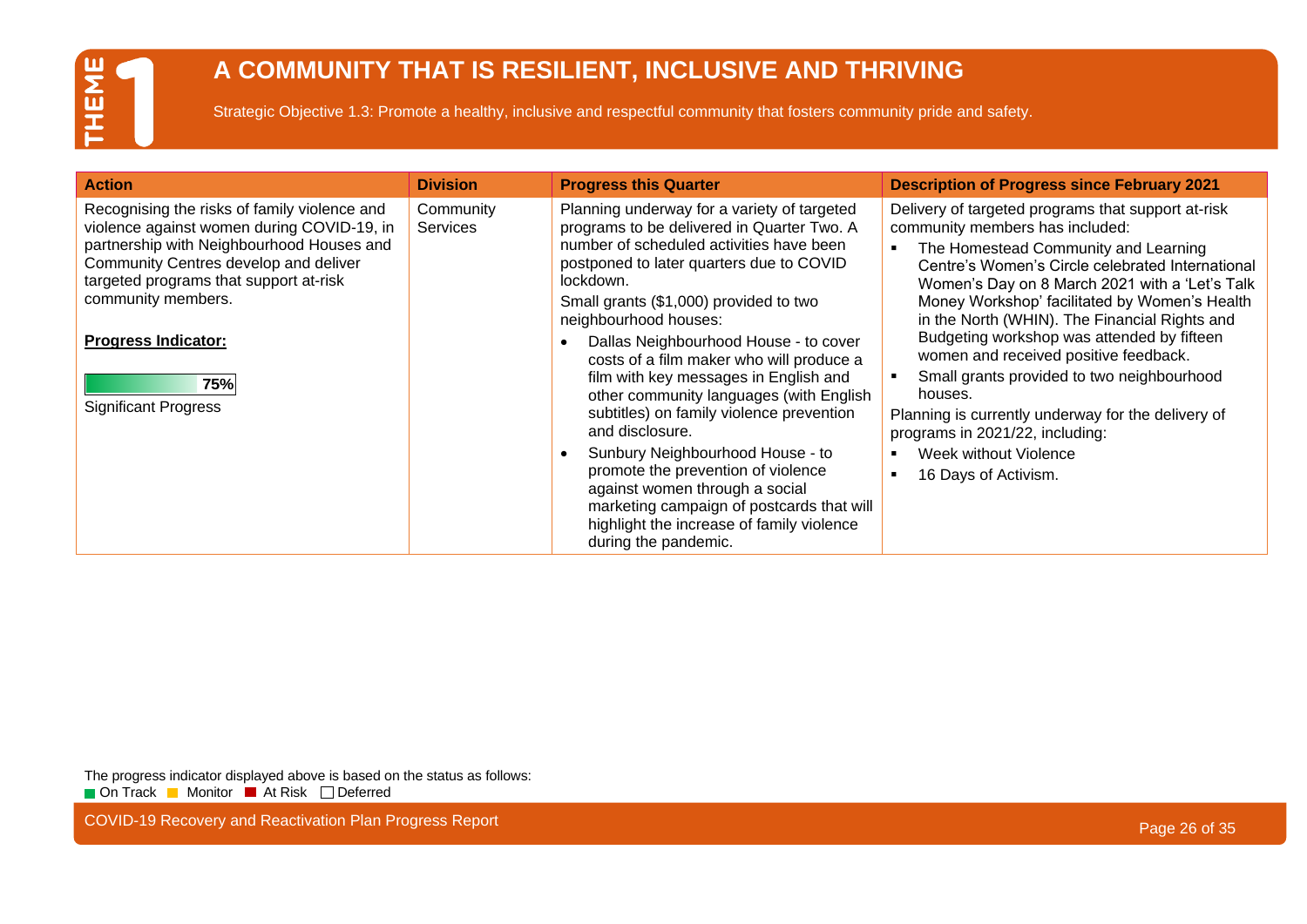#### **A COMMUNITY THAT IS RESILIENT, INCLUSIVE AND THRIVING**

Strategic Objective 1.3: Promote a healthy, inclusive and respectful community that fosters community pride and safety.

| <b>Action</b>                                                                                                                                                                               | <b>Division</b>              | <b>Progress this Quarter</b>                                                                                                                                                                                                                                                                                                                                                                                                                                                                                                              | <b>Description of Progress since February 2021</b>                                                                                                                                                                                                                                                                                                                                                                                              |
|---------------------------------------------------------------------------------------------------------------------------------------------------------------------------------------------|------------------------------|-------------------------------------------------------------------------------------------------------------------------------------------------------------------------------------------------------------------------------------------------------------------------------------------------------------------------------------------------------------------------------------------------------------------------------------------------------------------------------------------------------------------------------------------|-------------------------------------------------------------------------------------------------------------------------------------------------------------------------------------------------------------------------------------------------------------------------------------------------------------------------------------------------------------------------------------------------------------------------------------------------|
| Continue to expand opportunities for older<br>residents to remain connected online and with<br>the assistance of technology in the home.<br><b>Progress Indicator:</b><br>100%<br>Completed | Community<br><b>Services</b> | Council has secured an additional 13 iPad<br>loan devices for older residents who do not<br>have access to their own device. A train-the-<br>trainer model program has been established<br>to build the skill and confidence of older<br>residents to use digital technology to remain<br>connected.<br>Council continues to facilitate a range of<br>structured and informal online events and<br>activities to keep older residents connected.                                                                                          | Council has expanded opportunities for older<br>residents to remain connected online through the<br>provision of iPads. Council officers offer support to<br>clients, including how to navigate the device and<br>participate in online programs.                                                                                                                                                                                               |
| Raise awareness of gambling harms,<br>available supports within the community and<br>alternative recreation activities.<br><b>Progress Indicator:</b><br>100%<br>Completed                  | Community<br><b>Services</b> | Plans are well advanced to launch Gambling<br>Harm Awareness Week in Hume City on 18<br>October 2021. Council has partnered with<br>Banyule Community Health and the Alliance<br>for Gambling Reform to host the event. Three<br>guest speakers will be at the event, sharing<br>information and experiences about the<br>normalisation of gambling to young people.<br>Although gaming venues are closed during<br>lock down, ongoing liaison continues with the<br>Libraries After Dark program to promote<br>alternatives to gambling. | A strategic advocacy plan has been launched in<br>partnership with the Alliance for Gambling Reform to<br>capitalise on gambling harm advocacy opportunities.<br>Plans are well advanced to launch Gambling Harm<br>Awareness Week on 18 October 2021. This event<br>forms part of Council's ongoing collaboration efforts<br>to raise community awareness of gambling harms<br>and share information on alternative activities to<br>gambling. |

The progress indicator displayed above is based on the status as follows: On Track Monitor At Risk Deferred

COVID-19 Recovery and Reactivation Plan Progress Report **Page 27 of 35** COVID-19 Recovery and Reactivation Plan Progress Report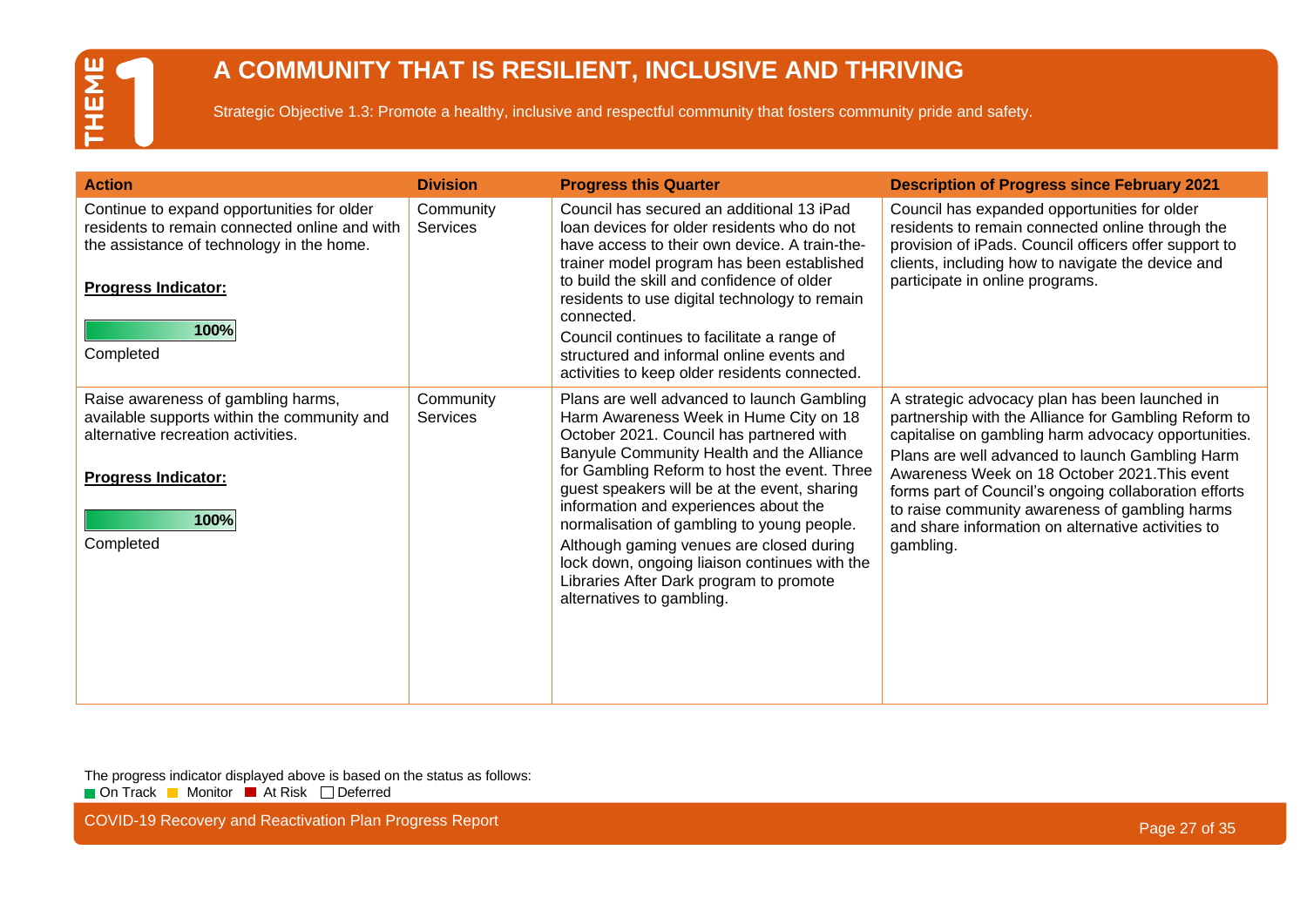#### **A COMMUNITY THAT IS RESILIENT, INCLUSIVE AND THRIVING**

Strategic Objective 1.3: Promote a healthy, inclusive and respectful community that fosters community pride and safety.

| <b>Action</b>                                                                                                     | <b>Division</b>              | <b>Progress this Quarter</b>                                                                                                                                                   | <b>Description of Progress since February 2021</b>                                                                                                                                                                  |
|-------------------------------------------------------------------------------------------------------------------|------------------------------|--------------------------------------------------------------------------------------------------------------------------------------------------------------------------------|---------------------------------------------------------------------------------------------------------------------------------------------------------------------------------------------------------------------|
| Connect vulnerable families with material aid,<br>working in partnership with St Kilda Mums<br>and Big Group Hug. | Community<br><b>Services</b> | Approximately 250 play and learn bags have<br>been distributed to families currently engaged<br>in the Council's Enhanced Maternal and<br>Child Health (EMCH) Service and will | <b>Council's Enhanced Maternal and Child Health</b><br>(EMCH) Service continues to connect vulnerable<br>families to material aid, working in partnership with St<br>Kilda Mums and Big Group Hug. The EMCH Service |
| <b>Progress Indicator:</b>                                                                                        |                              | continue to be distributed to new families<br>enrolled in the Service until the quota is<br>exhausted.                                                                         | has created 450 "Babies in Hume Play and Learn<br>Bags" for distribution to vulnerable families receiving<br>support through the EMCH program. The bags                                                             |
| 100%                                                                                                              |                              |                                                                                                                                                                                | contain resources and toys that will assist caregivers                                                                                                                                                              |
| Completed                                                                                                         |                              |                                                                                                                                                                                | to support infant and child development through play-<br>based learning activities.                                                                                                                                 |

The progress indicator displayed above is based on the status as follows: On Track Monitor At Risk Deferred

COVID-19 Recovery and Reactivation Plan Progress Report **Page 28 of 35** COVID-19 Recovery and Reactivation Plan Progress Report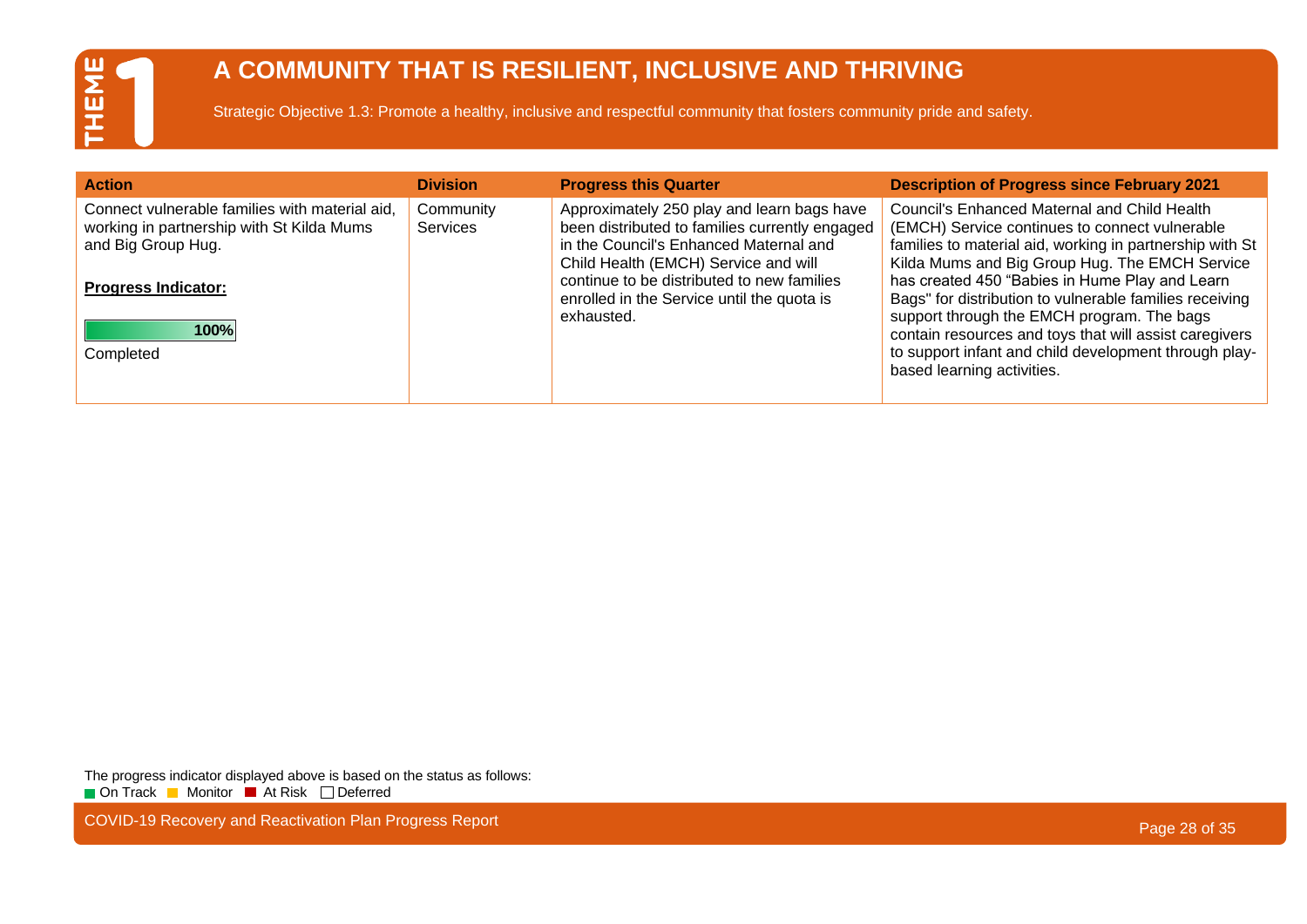#### **A COMMUNITY THAT IS RESILIENT, INCLUSIVE AND THRIVING**

Strategic Objective 1.3: Promote a healthy, inclusive and respectful community that fosters community pride and safety.

| <b>Action</b>                                                                                                                                            | <b>Division</b>              | <b>Progress this Quarter</b>                                                                                                                                                                                                                                                                                  | <b>Description of Progress since February 2021</b>                                                                                                                                                                                                                                                                                                                                |
|----------------------------------------------------------------------------------------------------------------------------------------------------------|------------------------------|---------------------------------------------------------------------------------------------------------------------------------------------------------------------------------------------------------------------------------------------------------------------------------------------------------------|-----------------------------------------------------------------------------------------------------------------------------------------------------------------------------------------------------------------------------------------------------------------------------------------------------------------------------------------------------------------------------------|
| Facilitate referrals to specialised mental<br>health support agencies via Council's<br>Maternal and Child Health Services.<br><b>Progress Indicator:</b> | Community<br><b>Services</b> | The MCH service works collaboratively with<br>Mum's Matter Psychology who provide<br>Medicare rebated quality mental health care<br>for pregnant women and new parents with<br>the municipality and has continued to provide<br>this support via telehealth during the COVID-<br>19 pandemic.                 | Specialised Mental Health support is a key aspect of<br>all Maternal and Child Health (MCH) consultations.<br>Additional support is provided by way of referral to<br>the Enhanced Maternal and Child Health (EMCH)<br>team, which consists of experienced Maternal and<br>Child Health nurses, social workers and parent<br>support workers for Hume's most vulnerable families. |
| 100%<br>Completed                                                                                                                                        |                              | Internal capacity is also being expanded to<br>support infant mental health. Currently an<br>EMCH nurse is being supported to undertake<br>the Infant Mental Health Advanced Training<br>course in collaboration with RCH, which will<br>enhance specialised mental health support<br>for the Hume community. | Council's EMCH Service supports an average of 230<br>families per month.<br>The MCH service also works collaboratively with<br>Mum's Matter Psychology who provide affordable<br>quality mental health care for pregnant and new<br>parents.<br>Internal capacity is also being developed to support<br>infant mental health.                                                     |

The progress indicator displayed above is based on the status as follows: On Track Monitor At Risk Deferred

COVID-19 Recovery and Reactivation Plan Progress Report **Page 29 of 35** COVID-19 Recovery and Reactivation Plan Progress Report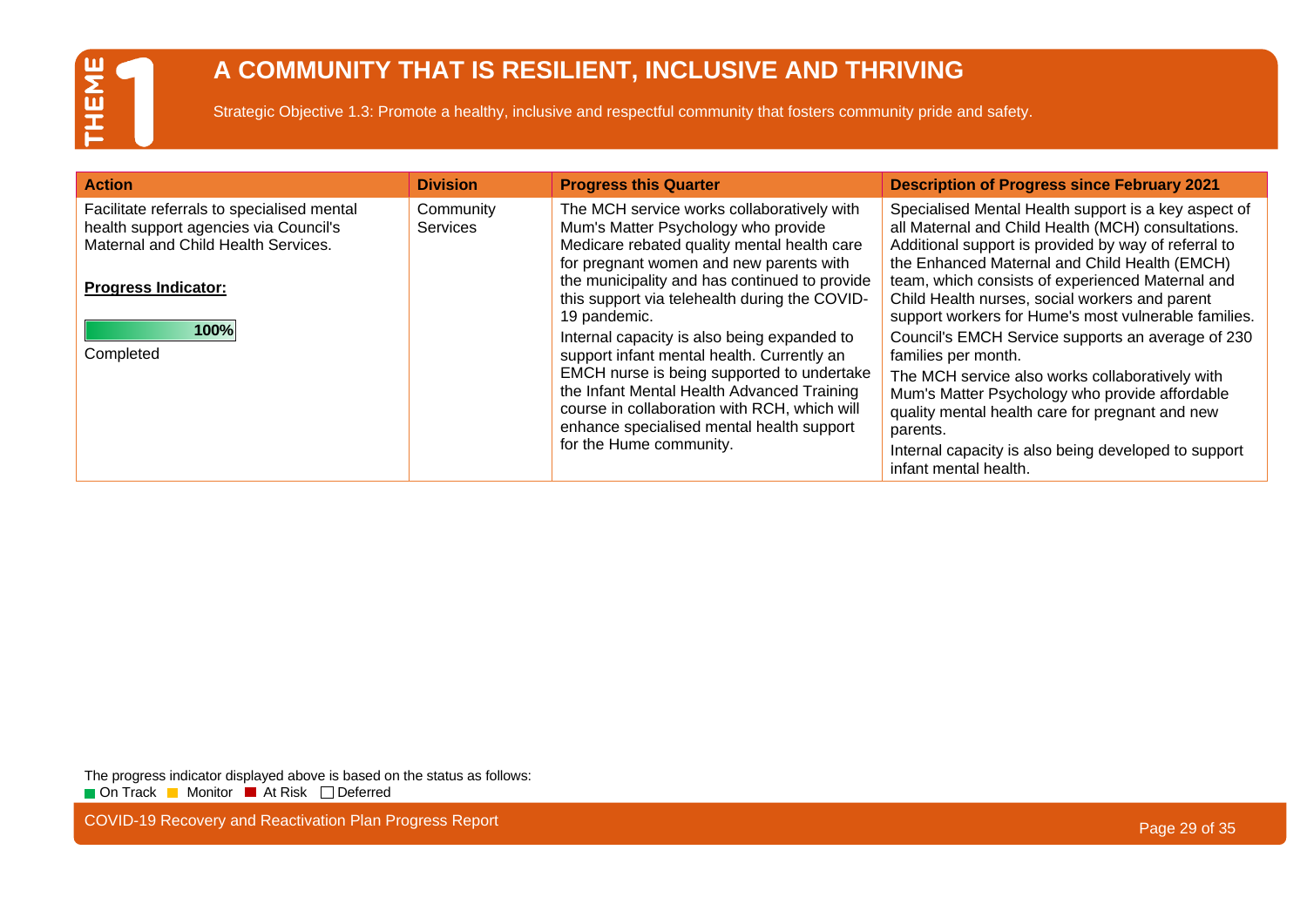#### **A COMMUNITY THAT IS RESILIENT, INCLUSIVE AND THRIVING**

Strategic Objective 1.3: Promote a healthy, inclusive and respectful community that fosters community pride and safety.

| <b>Action</b>                                                                                                                                                           | <b>Division</b>                                                                               | <b>Progress this Quarter</b>                                                                                                                                                                                                                      | <b>Description of Progress since February 2021</b>                                                                                                                                                                                                                                                                                                                                                                                                                                                                                                                                                                                                                                                                                                 |
|-------------------------------------------------------------------------------------------------------------------------------------------------------------------------|-----------------------------------------------------------------------------------------------|---------------------------------------------------------------------------------------------------------------------------------------------------------------------------------------------------------------------------------------------------|----------------------------------------------------------------------------------------------------------------------------------------------------------------------------------------------------------------------------------------------------------------------------------------------------------------------------------------------------------------------------------------------------------------------------------------------------------------------------------------------------------------------------------------------------------------------------------------------------------------------------------------------------------------------------------------------------------------------------------------------------|
| Advocate to the State and Federal<br>Government to address local issues and<br>community feedback relating to COVID-19<br>needs for Hume's community and<br>businesses. | Communications,<br>Engagement and<br>Advocacy,<br>Community<br>Services,<br>Corporate         | Council continues to raise community<br>concerns with State and Federal government<br>across a range of topics including:<br>Local access to COVID-19 vaccination.<br>The proposed introduction of a<br>quarantine facility located in Mickleham. | Council officers continue to participate in a range of<br>networks and forums convened by State/Federal<br>government departments and use these platforms to<br>escalate community concerns. Across these forums,<br>officers have raised community concerns including:<br>Ongoing need for translated materials and                                                                                                                                                                                                                                                                                                                                                                                                                               |
| <b>Progress Indicator:</b><br>100%<br>Completed                                                                                                                         | Services,<br>Planning and<br>Development,<br>Sustainable<br>Infrastructure<br><b>Services</b> | Difficulties experienced by residents<br>- 0<br>navigating COVID-19 vaccination<br>booking systems.                                                                                                                                               | resources for CALD communities.<br>Availability of COVID-19 vaccination information.<br>$\blacksquare$<br>Local access to COVID-19 vaccines<br>$\blacksquare$<br>The proposed introduction of a quarantine facility<br>$\blacksquare$<br>located in Mickleham<br>The Hume Interfaith Network et monthly during this<br>time, with an average of nine participants at each<br>meeting. The members provided insight into the<br>concerns and experiences of faith communities<br>regarding the pandemic which were included in<br>Hume City Council reports to the State Government.<br>Council officers continue to participate in a range of<br>networks and forums convened by State/Federal<br>government departments and to escalate community |

The progress indicator displayed above is based on the status as follows: On Track Monitor At Risk Deferred

COVID-19 Recovery and Reactivation Plan Progress Report **Page 30 of 35** COVID-19 Recovery and Reactivation Plan Progress Report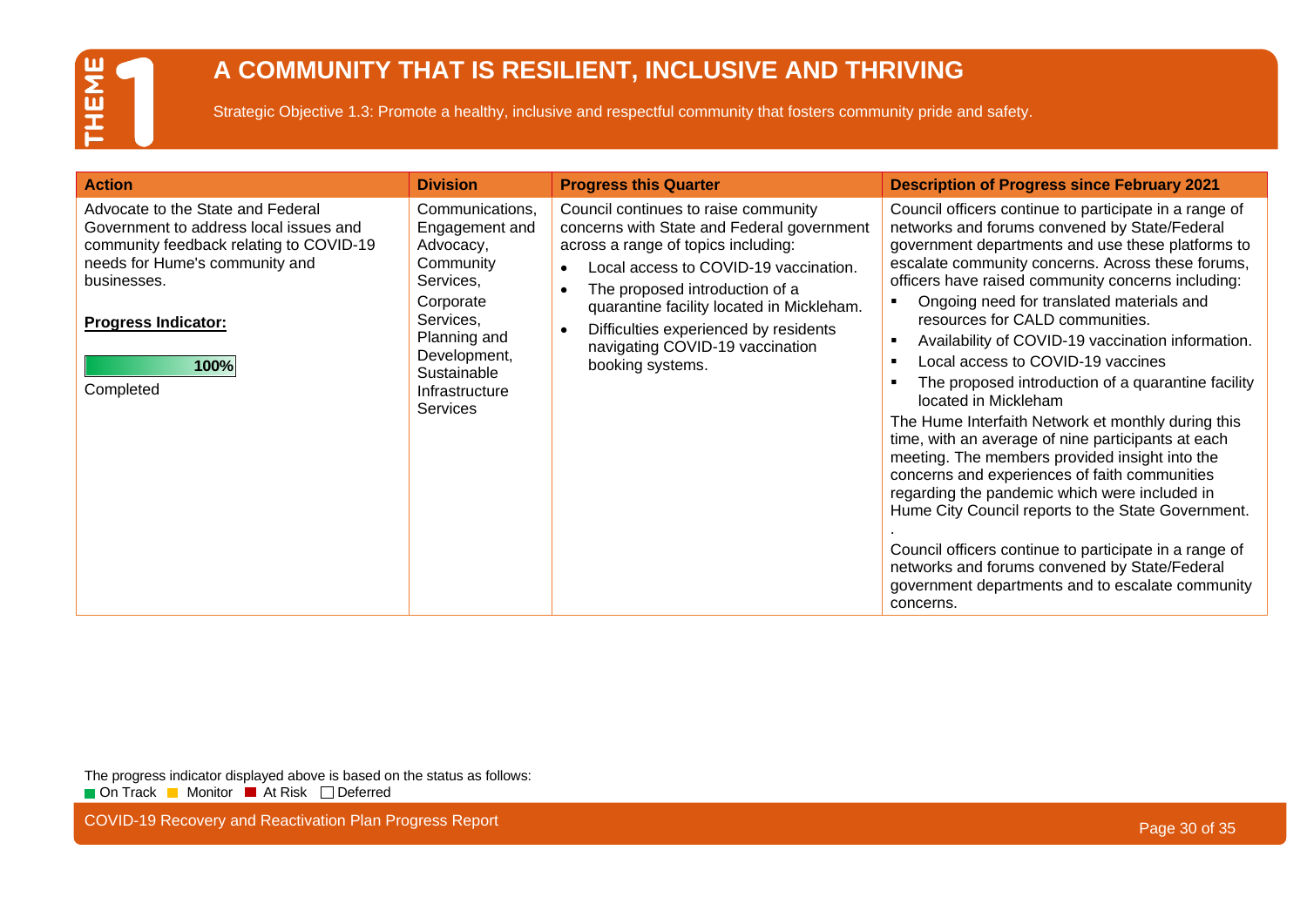

#### **A HEALTHY AND SAFE COMMUNITY**

Strategic Objective 2.1: Facilitate appropriate urban development and enhancing natural environment, heritage, landscapes and rural places.

| <b>Progress this Quarter</b><br><b>Description of Progress since February 2021</b><br><b>Division</b><br><b>Action</b>                                                                                                                                                                                                                                                                                                                                                                                                                                                                                                                                                                                                                                                                                                                                                                                                                                                                                                                                               |  |
|----------------------------------------------------------------------------------------------------------------------------------------------------------------------------------------------------------------------------------------------------------------------------------------------------------------------------------------------------------------------------------------------------------------------------------------------------------------------------------------------------------------------------------------------------------------------------------------------------------------------------------------------------------------------------------------------------------------------------------------------------------------------------------------------------------------------------------------------------------------------------------------------------------------------------------------------------------------------------------------------------------------------------------------------------------------------|--|
| Planning and<br>This action was completed in 2020/21.<br>Facilitate planning permits from businesses<br>Actions to facilitate planning permits from businesses<br>to help stimulate the construction sector have<br>to help stimulate the construction sector.<br>Development<br>included:<br>Utilisation of a dedicated resource within<br>$\blacksquare$<br><b>Progress Indicator:</b><br>Statutory Planning to facilitate planning permits<br>for major businesses in Hume. The position acts<br>100%<br>as a point of contact and has helped streamline<br>Completed<br>the planning process, delivering efficiencies and<br>ensuring permits are assessed in a timely<br>manner.<br>Ongoing improvement projects within the<br>Statutory Planning team to streamline the<br>approvals process and reduce administrative<br>delays in the issuing of planning permits and<br>associated approvals. This has reduced<br>processing times and improved communication<br>with customers, simplifying the approvals<br>process for businesses and general customers. |  |

The progress indicator displayed above is based on the status as follows: On Track Monitor At Risk Deferred

COVID-19 Recovery and Reactivation Plan Progress Report **Page 31 of 35** COVID-19 Recovery and Reactivation Plan Progress Report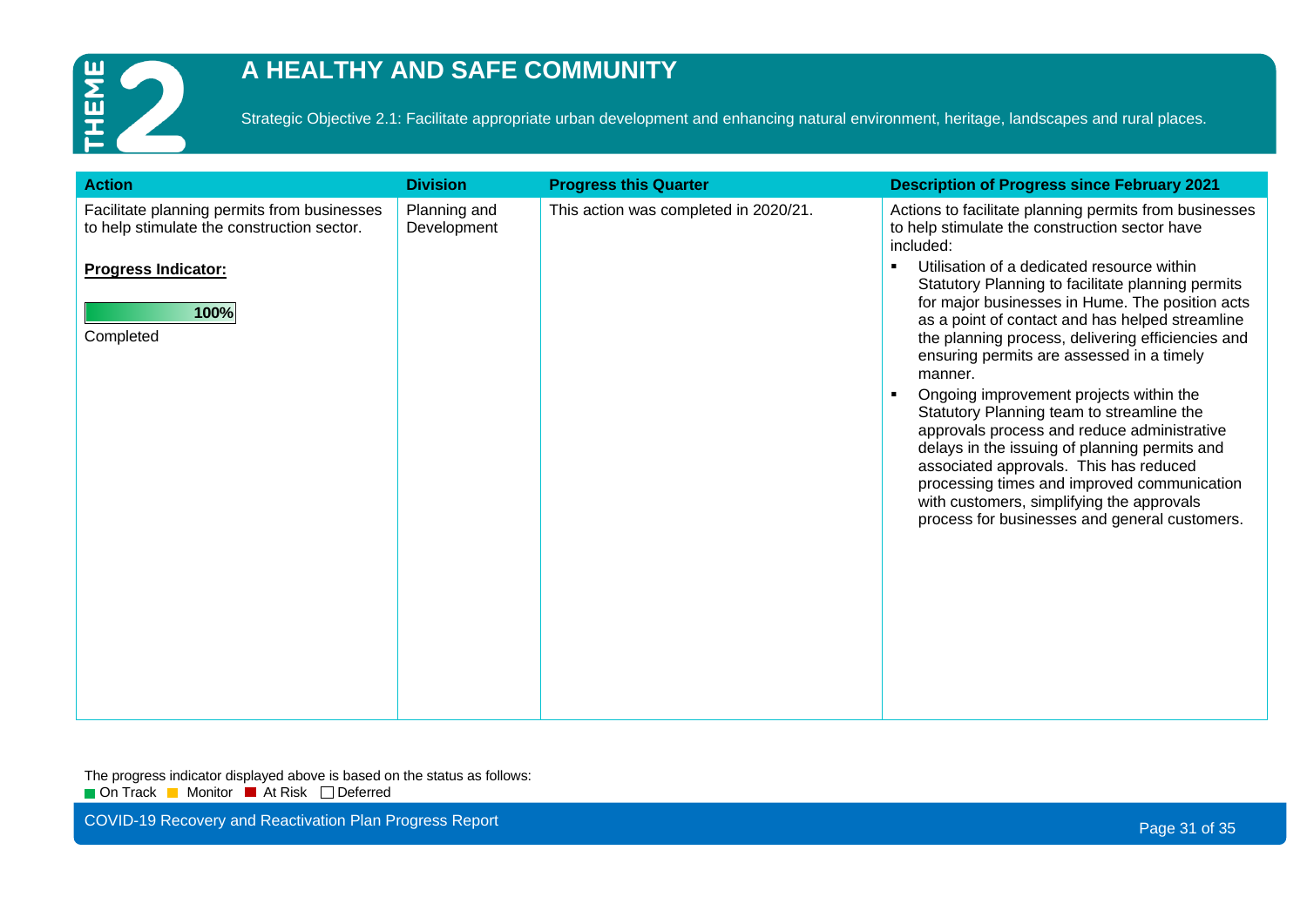

#### **A HEALTHY AND SAFE COMMUNITY**

Strategic Objective 2.3: Design and maintain our City with accessible spaces and a strong sense of place.

| <b>Action</b>                                                                                                                                                                                                                                                                                    | <b>Division</b>             | <b>Progress this Quarter</b>                                                                                                                                                                                                   | <b>Description of Progress since February 2021</b>                                                                                                                                                                                                                                                                                                  |
|--------------------------------------------------------------------------------------------------------------------------------------------------------------------------------------------------------------------------------------------------------------------------------------------------|-----------------------------|--------------------------------------------------------------------------------------------------------------------------------------------------------------------------------------------------------------------------------|-----------------------------------------------------------------------------------------------------------------------------------------------------------------------------------------------------------------------------------------------------------------------------------------------------------------------------------------------------|
| Deliver additional infrastructure in upgrades<br>to open spaces and play spaces including<br>installing more seats, table settings, water<br>fountains, signage and recreation equipment<br>e.g. basketball/netball towers in local parks.<br><b>Progress Indicator:</b><br>25%<br>Some Progress | Planning and<br>Development | and desktop inspections to enable<br>Site<br>determination where new infrastructure is to<br>be installed on each site are mostly complete.<br>Site inspections to confirm locations will<br>continue post Covid-19 lockdowns. | A program of minor infrastructure improvements has<br>been identified to enhance the use of the open space,<br>walking and cycling network across Hume. This<br>includes additional seating, drinking fountains and<br>enhancements to sites undergoing improvement in the<br>current program. Implementation commenced in<br>Quarter four 2020/21. |
|                                                                                                                                                                                                                                                                                                  |                             |                                                                                                                                                                                                                                |                                                                                                                                                                                                                                                                                                                                                     |

The progress indicator displayed above is based on the status as follows: On Track Monitor At Risk Deferred

COVID-19 Recovery and Reactivation Plan Progress Report **Page 32 of 35** and 20 of 35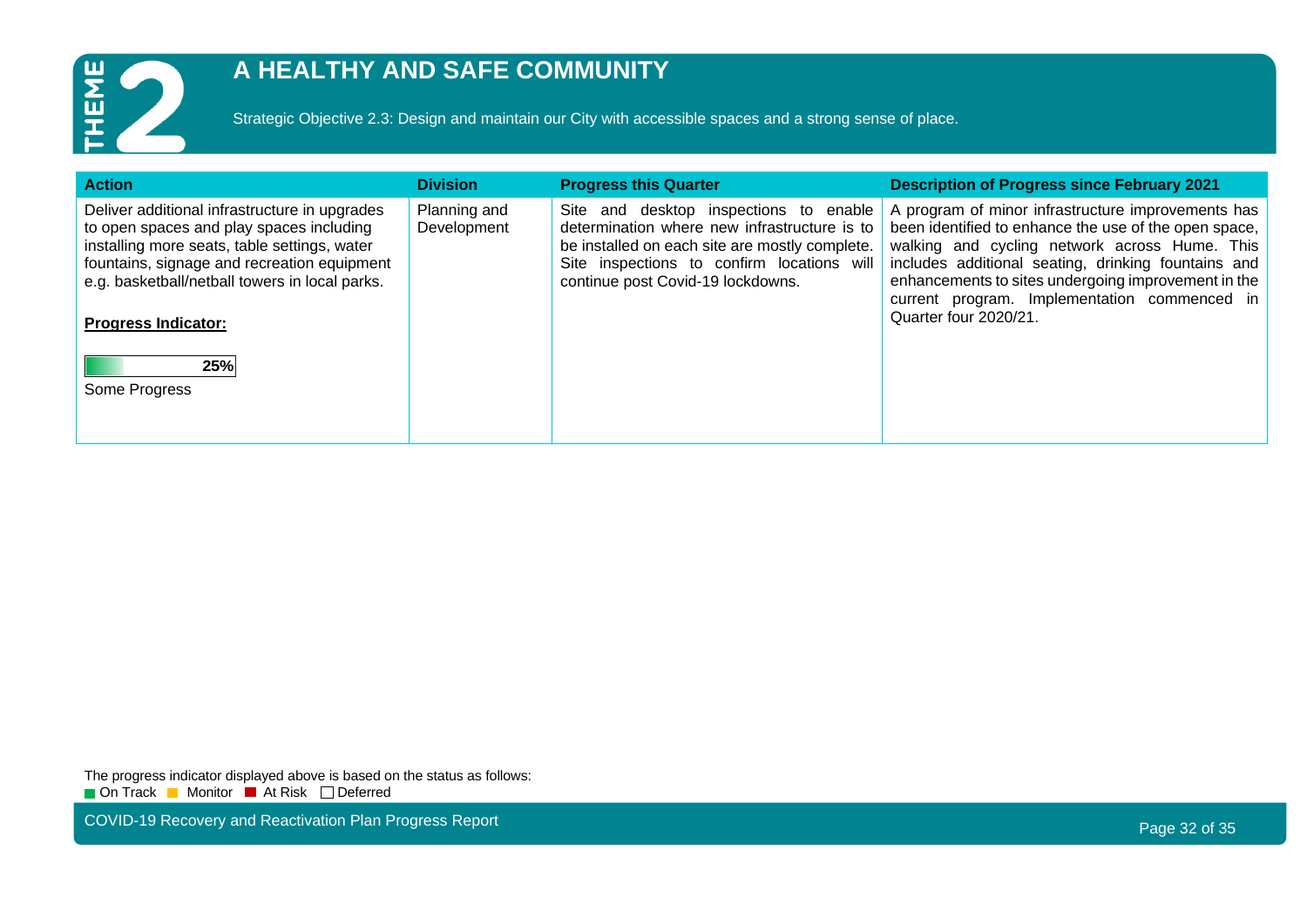

#### **A HEALTHY AND SAFE COMMUNITY**

Strategic Objective 2.4 Connect our City through efficient and effective walking, cycling and public transport and road networks.

| <b>Action</b>                                                                                                                                                                                                                                                                                                                                            | <b>Division</b>             | <b>Progress this Quarter</b>                                                                                                                               | <b>Description of Progress since February 2021</b>                                                                                                                                                                                                                                                                                                                                                                                                                                                                                                                                                                                                                                                                                                                                                                                                                                |
|----------------------------------------------------------------------------------------------------------------------------------------------------------------------------------------------------------------------------------------------------------------------------------------------------------------------------------------------------------|-----------------------------|------------------------------------------------------------------------------------------------------------------------------------------------------------|-----------------------------------------------------------------------------------------------------------------------------------------------------------------------------------------------------------------------------------------------------------------------------------------------------------------------------------------------------------------------------------------------------------------------------------------------------------------------------------------------------------------------------------------------------------------------------------------------------------------------------------------------------------------------------------------------------------------------------------------------------------------------------------------------------------------------------------------------------------------------------------|
| Continue to promote walking and cycling<br>through connecting more walking and cycling<br>links in urban areas e.g. residential areas to<br>activity centres, schools, community centres,<br>transport hubs and providing associated<br>infrastructure e.g. seating, drinking fountains,<br>signage, lighting.<br><b>Progress Indicator:</b><br>Deferred | Planning and<br>Development | Funding for this action was deferred to<br>subsequent years as part of the 2021/22<br>budget process. No further actions will be<br>undertaken in 2021/22. | Council continues to implement the walking and<br>cycling program. Actions have included:<br>Investigations and assessments progressing for:<br>Merri Creek Trail - Merri Concourse to Premier<br>Drive / Metrolink Circuit.<br>Continuing the trail from Spavin Lake along<br>$\circ$<br>Kismet Creek, Sunbury.<br>Aitken Creek - railway line to Hothlyn Drive<br>and railway corridor to Craigieburn train<br>station.<br>Greenvale to Attwood Pipe Track.<br>$\circ$<br>Responding to resident requests and constructing<br>short pathway connections in Greenvale,<br>Gladstone Park and Sunbury.<br>Ongoing signage and line marking audit actions.<br>Local Area Traffic Management (LATM) upgrade<br>works to five walkways in Craigieburn have been<br>completed.<br>Meadowlink Stage 2 design documentation has<br>been completed and construction contract<br>awarded. |

The progress indicator displayed above is based on the status as follows: On Track Monitor At Risk Deferred

COVID-19 Recovery and Reactivation Plan Progress Report **Page 33 of 35** of 35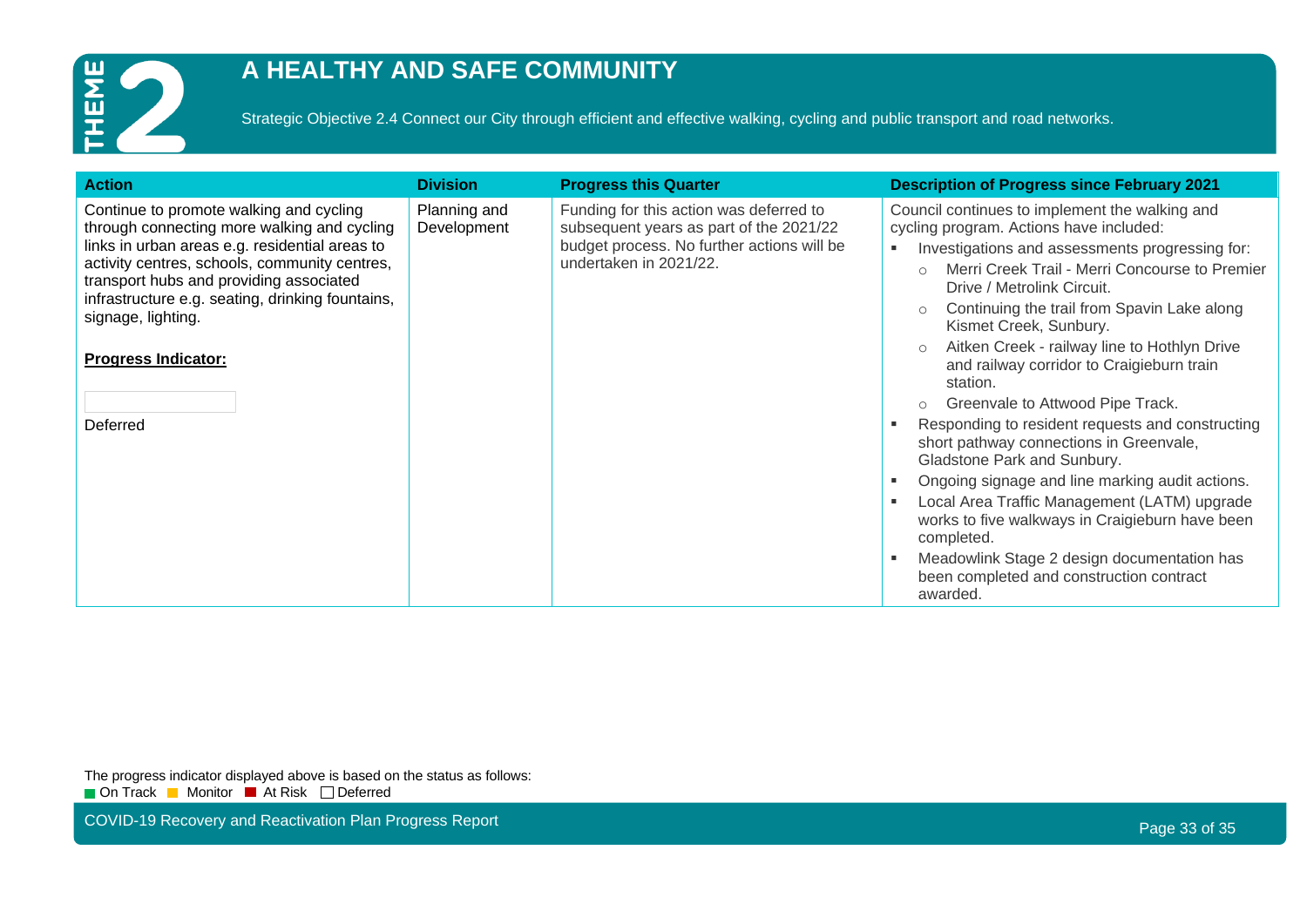

#### **A COUNCIL THAT INSPIRES LEADERSHIP, IS ACCOUNTABLE AND PUTS THE COMMUNITY FIRST**

Strategic Objective 3.2 Deliver responsible and transparent governance, services and assets that respond to community needs.

| <b>Action</b>                                                                                                                                                                                 | <b>Division</b>                                                                | <b>Progress this Quarter</b>          | <b>Description of Progress since February 2021</b>                                                                                                                         |
|-----------------------------------------------------------------------------------------------------------------------------------------------------------------------------------------------|--------------------------------------------------------------------------------|---------------------------------------|----------------------------------------------------------------------------------------------------------------------------------------------------------------------------|
| Extend waiver of interest on outstanding rates<br>balances until 31 March 2021.                                                                                                               | Corporate<br><b>Services</b>                                                   | This action was completed in 2020/21. | The waiver of interest on outstanding rates balances<br>has been extended until 30 June 2021.                                                                              |
| <b>Progress Indicator:</b>                                                                                                                                                                    |                                                                                |                                       |                                                                                                                                                                            |
| 100%<br>Completed                                                                                                                                                                             |                                                                                |                                       |                                                                                                                                                                            |
|                                                                                                                                                                                               |                                                                                |                                       |                                                                                                                                                                            |
| Extend discounts to private event hirers (i.e.<br>birthday parties) and not for profit clients<br>running new programs in Council's<br>community centres or facilities until 30 June<br>2021. | Communications,<br>Engagement and<br>Advocacy,<br>Community<br><b>Services</b> | This action was completed in 2020/21. | Discounts for private event hirers and not for profit<br>clients running new programs in Council's community<br>centres or facilities was on-going until end of June 2021. |
| <b>Progress Indicator:</b>                                                                                                                                                                    |                                                                                |                                       |                                                                                                                                                                            |
| 100%<br>Completed                                                                                                                                                                             |                                                                                |                                       |                                                                                                                                                                            |
|                                                                                                                                                                                               |                                                                                |                                       |                                                                                                                                                                            |

The progress indicator displayed above is based on the status as follows: On Track Monitor At Risk Deferred

COVID-19 Recovery and Reactivation Plan Progress Report **Page 34 of 35** COVID-19 Recovery and Reactivation Plan Progress Report